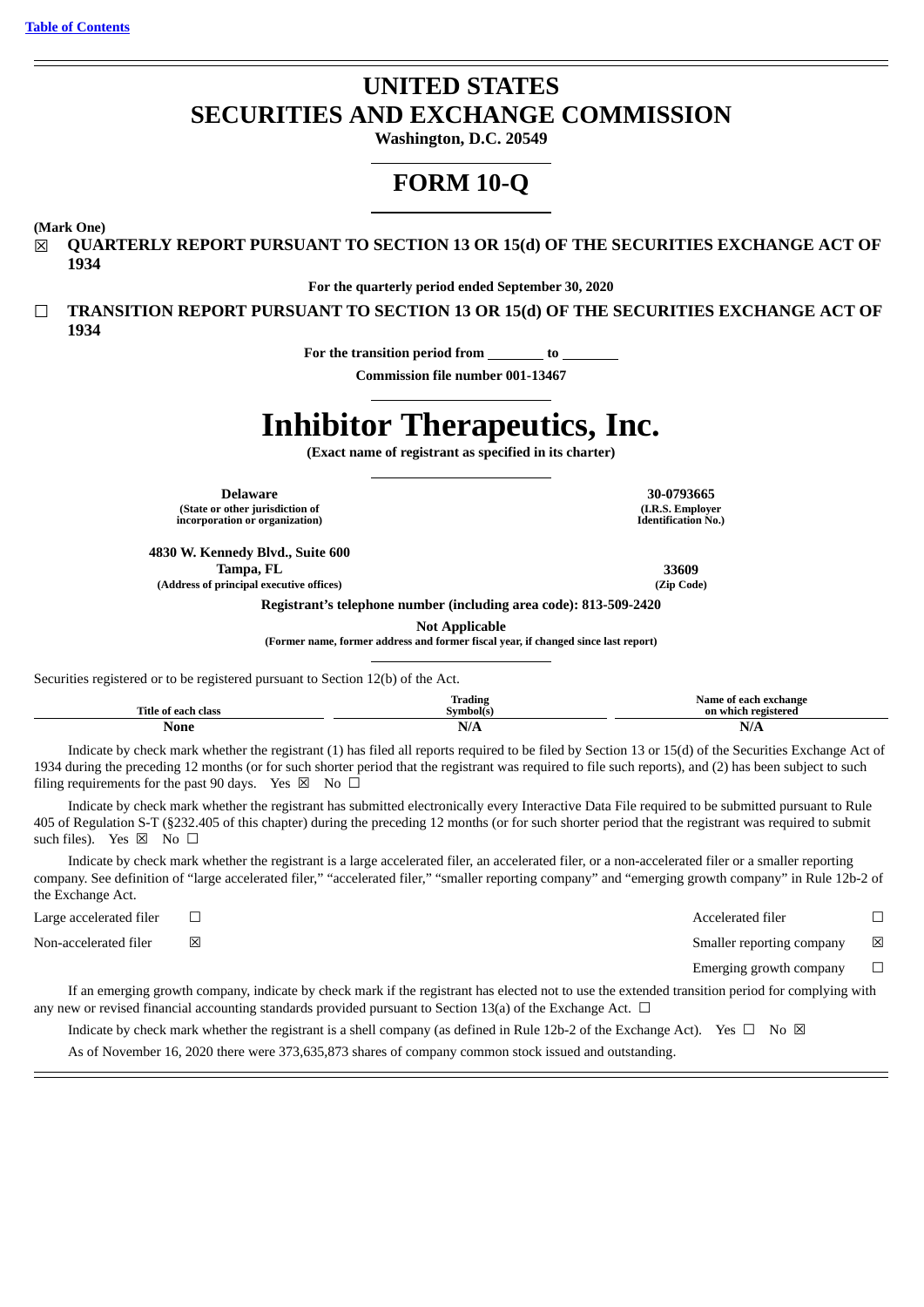## **Inhibitor Therapeutics, Inc.**

## **Quarterly Report on Form 10-Q**

## **TABLE OF CONTENTS**

**Page**

## <span id="page-1-0"></span>**Part I. Financial [Information](#page-2-0)**

| Item 1.           | <b>Condensed Financial Statements (unaudited)</b>                                                                     |       |
|-------------------|-----------------------------------------------------------------------------------------------------------------------|-------|
|                   | Condensed Balance Sheets as of September 30, 2020 and December 31, 2019                                               | 1     |
|                   | Condensed Statements of Operations for the three and nine months ended September 30, 2020 and 2019                    | 2     |
|                   | Condensed Statement of Stockholders' Equity (Deficit) for the three and nine months ended September 30, 2020 and 2019 | 3     |
|                   | Condensed Statements of Cash Flows for the nine months ended September 30, 2020 and 2019                              | 4     |
|                   | <b>Notes to Condensed Financial Statements</b>                                                                        | 5     |
| Item 2.           | <b>Management's Discussion and Analysis of Financial Condition and Results of Operations</b>                          | 10    |
| <u>Item 3.</u>    | <b>Quantitative and Qualitative Disclosures about Market Risk</b>                                                     | 11    |
| <u>Item 4.</u>    | <b>Controls and Procedures</b>                                                                                        | 11    |
|                   | <b>Cautionary Note on Forward Looking Statements</b>                                                                  | 12    |
|                   | <b>Part II. Other Information</b>                                                                                     |       |
| Item <sub>1</sub> | <b>Legal Proceedings</b>                                                                                              | 13    |
| Item 1A.          | <b>Risk Factors</b>                                                                                                   | 13    |
| Item <sub>2</sub> | <b>Unregistered Sales of Equity Securities and Use of Proceeds</b>                                                    | 13    |
| <u>Item 3</u>     | Defaults upon Senior Securities                                                                                       | 13    |
| Item <sub>4</sub> | <b>Mine Safety Disclosures</b>                                                                                        | 13    |
| Item 5            | <b>Other Information</b>                                                                                              | 14    |
| Item 6.           | <b>Exhibits</b>                                                                                                       | 14    |
| <b>Signatures</b> |                                                                                                                       | $S-1$ |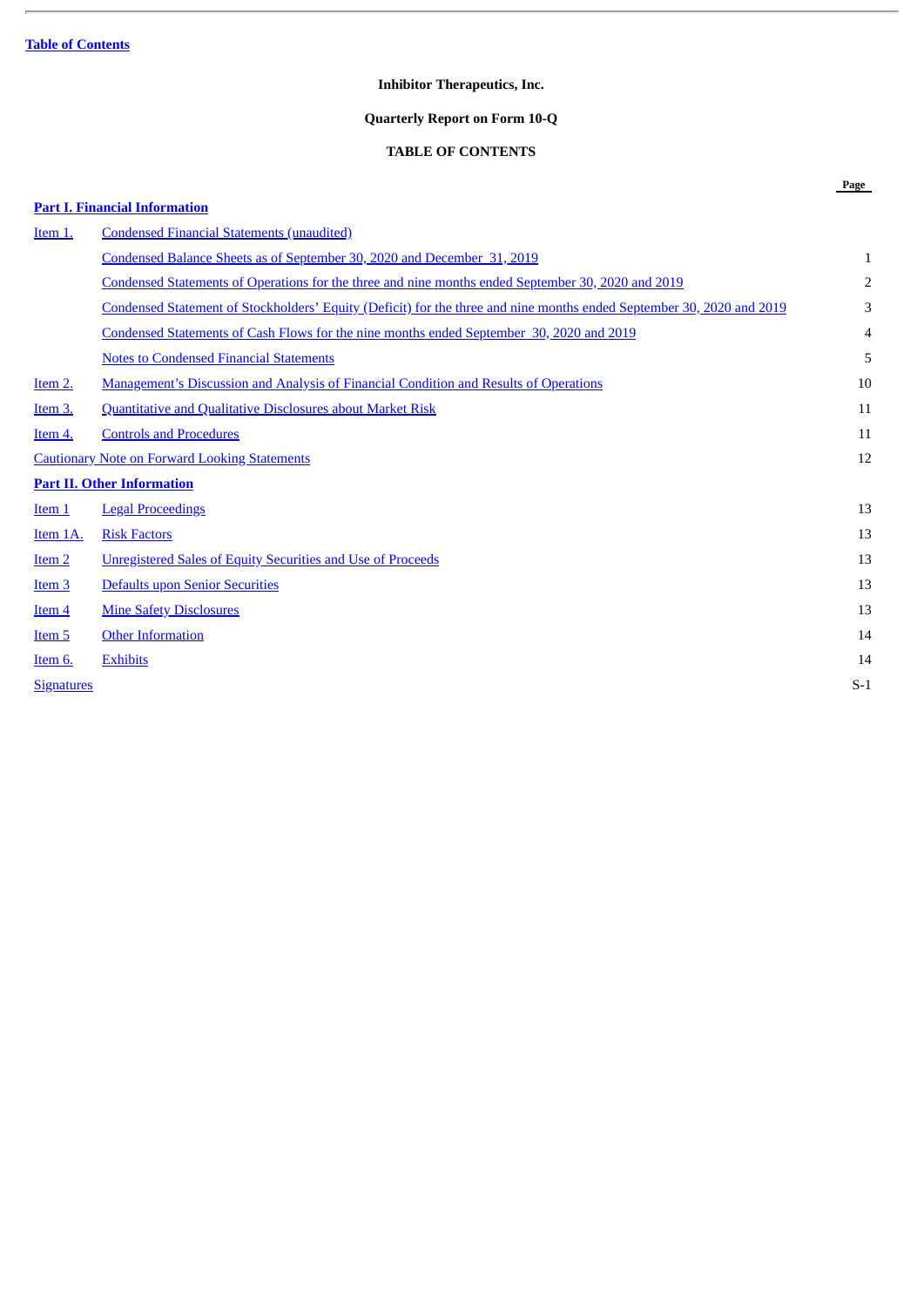## **INHIBITOR THERAPEUTICS, INC. CONDENSED BALANCE SHEETS AS OF SEPTEMBER 30, 2020 AND DECEMBER 31, 2019**

<span id="page-2-1"></span><span id="page-2-0"></span>

|                                                                                                                                                                            | (Unaudited)<br>September 30, 2020 |              |    | December 31, 2019 |
|----------------------------------------------------------------------------------------------------------------------------------------------------------------------------|-----------------------------------|--------------|----|-------------------|
| <b>ASSETS</b>                                                                                                                                                              |                                   |              |    |                   |
| Current assets:                                                                                                                                                            |                                   |              |    |                   |
| Cash and cash equivalents                                                                                                                                                  | $\mathbb{S}$                      | 36,707       | \$ | 803,816           |
| Prepaid expenses                                                                                                                                                           |                                   | 35,292       |    | 42,450            |
| Total current assets                                                                                                                                                       |                                   | 71,999       |    | 846,266           |
| Other long-term assets                                                                                                                                                     |                                   | 31,731       |    | 53,700            |
| <b>Total assets</b>                                                                                                                                                        | \$                                | 103,730      | \$ | 899,966           |
| <b>LIABILITIES AND STOCKHOLDERS' DEFICIT</b>                                                                                                                               |                                   |              |    |                   |
| Current liabilities:                                                                                                                                                       |                                   |              |    |                   |
| Accounts payable                                                                                                                                                           | \$                                | 251,531      | \$ | 315,940           |
| Dividends payable, related party (Note 7)                                                                                                                                  |                                   | 50,411       |    | 100,822           |
| Note payable (Note 4)                                                                                                                                                      |                                   | 23,111       |    |                   |
| Other liabilities                                                                                                                                                          |                                   | 133,465      |    | 14,339            |
| Total current liabilities                                                                                                                                                  |                                   | 458,518      |    | 431,101           |
| Note payable (Note 4)                                                                                                                                                      |                                   | 18,489       |    |                   |
| Deferred revenue, related party                                                                                                                                            |                                   | 3,000,000    |    | 3,000,000         |
| <b>Total liabilities</b>                                                                                                                                                   |                                   | 3,477,007    |    | 3,431,101         |
| Commitments and contingencies (Note 6)                                                                                                                                     |                                   |              |    |                   |
| Stockholders' deficit:                                                                                                                                                     |                                   |              |    |                   |
| Series A Preferred Stock, \$0.0001 par value; 500,000 shares authorized; no shares issued and<br>outstanding                                                               |                                   |              |    |                   |
| Series B Convertible, Redeemable, Preferred Stock, \$0.0001 par value; 7,246,377 shares<br>authorized; 5,797,102 shares issued and outstanding at September 30, 2020 and   |                                   |              |    |                   |
| December 31, 2019                                                                                                                                                          |                                   | 3,960,866    |    | 3,960,866         |
| Undesignated Preferred Stock, \$0.0001 par value; 2,253,623 shares authorized; no shares<br>issued or outstanding                                                          |                                   |              |    |                   |
| Common stock, \$0.0001 par value; 500,000,000 shares authorized; 373,635,873 and<br>370,446,185 shares issued and outstanding at September 30, 2020 and December 31, 2019, |                                   |              |    |                   |
| respectively                                                                                                                                                               |                                   | 37,364       |    | 37,045            |
| Additional paid-in capital                                                                                                                                                 |                                   | 49,694,707   |    | 49,384,953        |
| Accumulated deficit                                                                                                                                                        |                                   | (57,066,214) |    | (55, 913, 999)    |
| Total stockholders' deficit                                                                                                                                                |                                   | (3,373,277)  |    | (2,531,135)       |
| Total liabilities and stockholders' deficit                                                                                                                                | \$                                | 103,730      | \$ | 899,966           |

See notes to condensed financial statements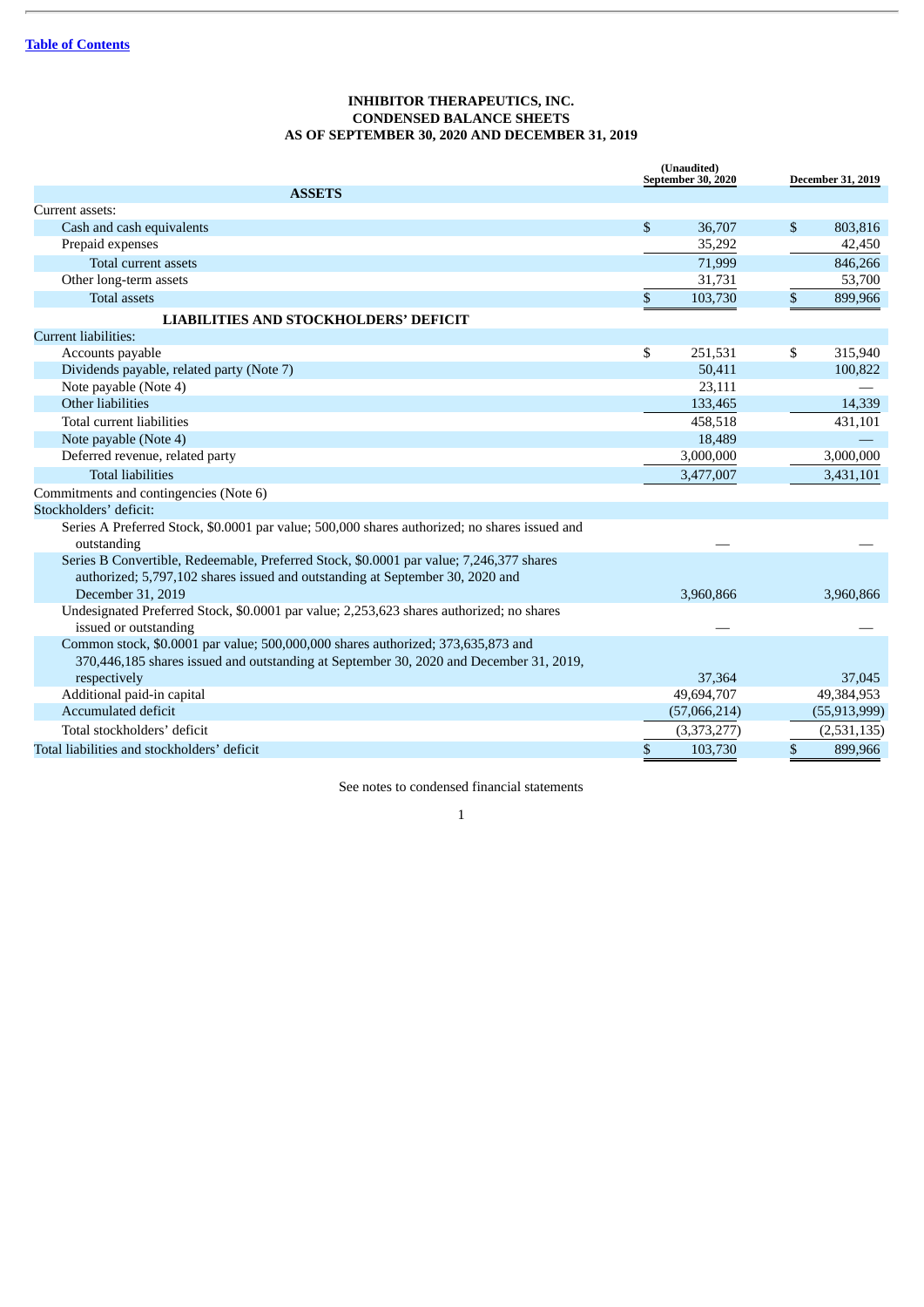## **INHIBITOR THERAPEUTICS, INC. CONDENSED STATEMENTS OF OPERATIONS FOR THE THREE MONTH AND NINE MONTH PERIODS ENDED SEPTEMBER 30, 2020 AND 2019 (Unaudited)**

<span id="page-3-0"></span>

|                                                                         | <b>Three Months Ended September 30,</b> |             |    |             | <b>Nine Months Ended September 30,</b> |               |  |               |  |
|-------------------------------------------------------------------------|-----------------------------------------|-------------|----|-------------|----------------------------------------|---------------|--|---------------|--|
|                                                                         |                                         | 2020        |    | 2019        | 2020                                   |               |  | 2019          |  |
| Revenues:                                                               |                                         |             |    |             |                                        |               |  |               |  |
| Expenses:                                                               |                                         |             |    |             |                                        |               |  |               |  |
| Research and development                                                |                                         | 32,468      |    | 364,442     |                                        | 182,584       |  | 864,812       |  |
| General and administrative                                              |                                         | 270,306     |    | 318,479     |                                        | 820,676       |  | 1,245,209     |  |
| Total Expenses:                                                         |                                         | 302,774     |    | 682,921     |                                        | 1,003,260     |  | 2,110,021     |  |
| Loss from operations                                                    |                                         | (302,774)   |    | (682, 921)  |                                        | (1,003,260)   |  | (2,110,021)   |  |
| Interest income                                                         |                                         |             |    | 4,373       |                                        | 1,182         |  | 12,494        |  |
| Net loss                                                                |                                         | (302,767)   | \$ | (678, 548)  |                                        | (1,002,078)   |  | (2,097,527)   |  |
| Preferred stock dividend                                                |                                         | (50, 411)   |    | (50, 410)   |                                        | (150, 137)    |  | (149, 588)    |  |
| Net loss applicable to common stockholders                              |                                         | (353, 178)  |    | (728, 958)  |                                        | (1, 152, 215) |  | (2, 247, 115) |  |
| Basic and diluted net loss applicable to common stockholders per share  |                                         | (0.00)      |    | (0.00)      |                                        | (0.00)        |  | (0.00)        |  |
| Weighted average common stock shares outstanding – basic and<br>diluted |                                         | 373,150,486 |    | 370,446,185 |                                        | 371,354,198   |  | 370,427,615   |  |

See notes to condensed financial statements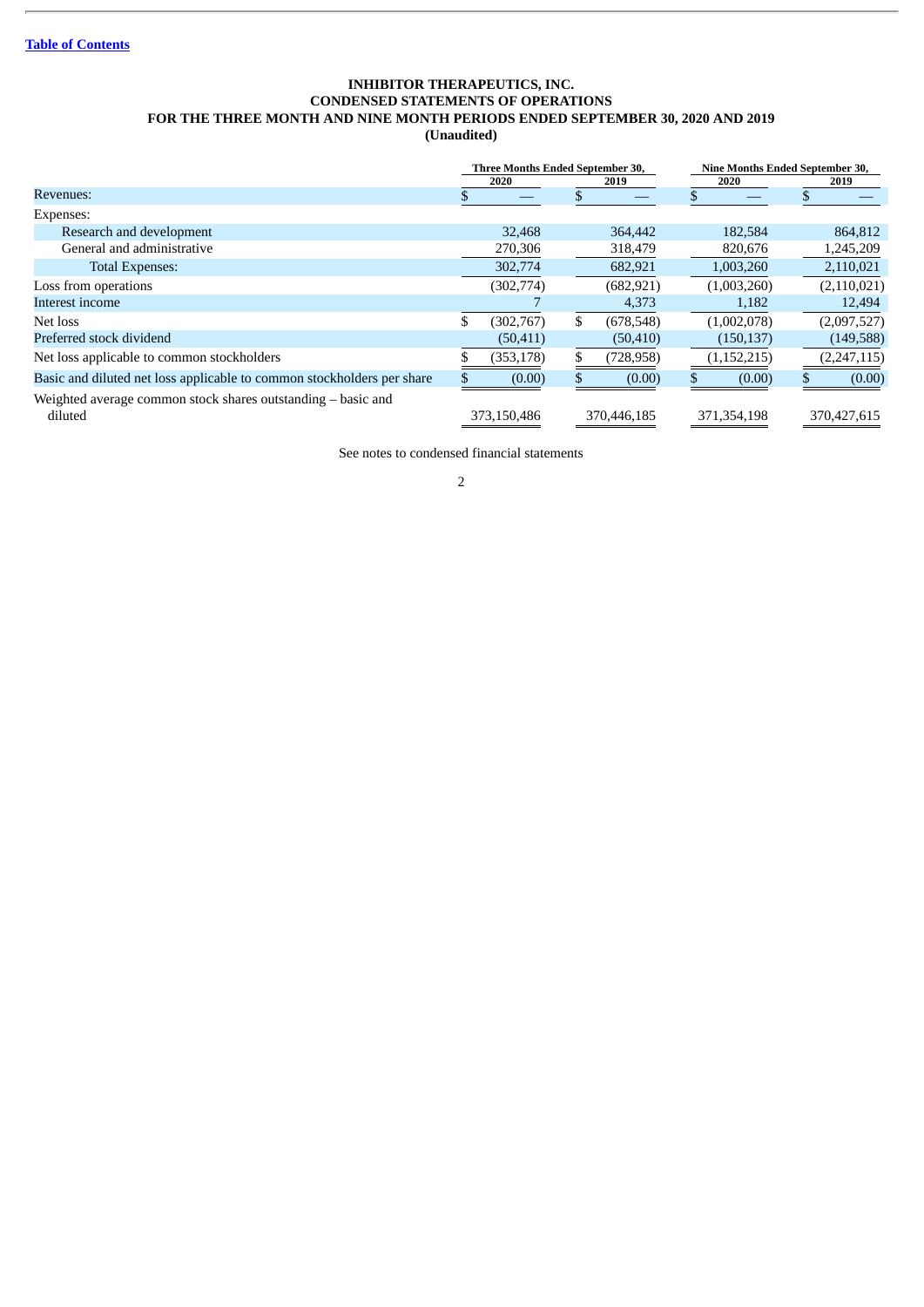## **INHIBITOR THERAPEUTICS, INC. CONDENSED STATEMENT OF STOCKHOLDERS' EQUITY (DEFICIT) FOR THE NINE MONTHS ENDED SEPTEMBER 30, 2020 AND 2019 (Unaudited)**

<span id="page-4-0"></span>

|                                                   |               | <b>Preferred Stock - Series B</b> | <b>Common Stock</b> |               | <b>Additional</b><br>Paid-In | Accumulated      |                   |
|---------------------------------------------------|---------------|-----------------------------------|---------------------|---------------|------------------------------|------------------|-------------------|
|                                                   | <b>Shares</b> | <b>Amount</b>                     | <b>Shares</b>       | <b>Amount</b> | Capital                      | <b>Deficit</b>   | Deficit           |
| <b>Balances, January 1, 2020</b>                  | 5,797,102     | \$3,960,866                       | 370,446,185         | \$37,045      | \$49,384,953                 | \$(55,913,999)   | \$(2,531,135)     |
| Stock based compensation                          |               |                                   |                     |               | 16,819                       |                  | 16,819            |
| Preferred stock dividends, related party          |               |                                   |                     |               |                              | (49, 863)        | (49, 863)         |
| Net loss                                          |               |                                   |                     |               |                              | (384,417)        | (384, 417)        |
| Balances, March 31, 2020                          | 5,797,102     | \$3,960,866                       | 370,446,185         | \$37,045      | \$49,401,772                 | \$ (56,348,279)  | \$(2,948,596)     |
| Stock based compensation                          |               |                                   |                     |               | 42,753                       |                  | 42,753            |
| Preferred stock dividends, related party          |               |                                   |                     |               |                              | (49, 863)        | (49, 863)         |
| Net loss                                          |               |                                   |                     |               |                              | (314, 894)       | (314, 894)        |
| Balances, June 30, 2020                           | 5.797.102     | \$3,960,866                       | 370,446.185         | \$37,045      | \$49,444,525                 | $$$ (56,713,036) | $$$ $(3,270,600)$ |
| Issuance of common stock for payment of dividends |               |                                   |                     |               |                              |                  |                   |
| on Preferred Stock                                |               |                                   | 3,189,688           | 319           | 200,229                      |                  | 200,548           |
| Stock based compensation                          |               |                                   |                     |               | 49,953                       |                  | 49,953            |
| Preferred stock dividends, related party          |               |                                   |                     |               |                              | (50, 411)        | (50, 411)         |
| Net loss                                          |               |                                   |                     |               |                              | (302,767)        | (302,767)         |
| <b>Balances, September 30, 2020</b>               | 5,797,102     | \$3,960,866                       | 373,635,873         | 37,634        | 49,694,707                   | (57,066,214)     | (3,373,277)       |

|                                                   |               | <b>Preferred Stock – Series B</b> | <b>Common Stock</b> |               | <b>Additional</b><br>Paid-In | Accumulated      | <b>Total</b><br>Stockholders' |  |
|---------------------------------------------------|---------------|-----------------------------------|---------------------|---------------|------------------------------|------------------|-------------------------------|--|
|                                                   | <b>Shares</b> | <b>Amount</b>                     | <b>Shares</b>       | <b>Amount</b> | <b>Capital</b>               | <b>Deficit</b>   | <b>Equity (Deficit)</b>       |  |
| <b>Balances, January 1, 2019</b>                  | 5,797,102     | \$3,960,866                       | 370,084,064         | \$37,008      | \$49,015,120                 | \$(52,980,643)   | 32,351<br>\$                  |  |
| Issuance of common stock for payment of dividends |               |                                   |                     |               |                              |                  |                               |  |
| on Preferred Stock                                |               |                                   | 362,121             | 37            | 99,909                       |                  | 99,946                        |  |
| Stock based compensation                          |               |                                   |                     |               | 131,031                      |                  | 131,031                       |  |
| Preferred stock dividends                         |               |                                   |                     |               |                              | (49,315)         | (49,315)                      |  |
| Net loss                                          |               |                                   |                     |               |                              | (786, 288)       | (786, 288)                    |  |
| Balances, March 31, 2019                          | 5.797.102     | \$3,960,866                       | 370,446,185         | \$37,045      | \$49,246,060                 | $$$ (53,816,246) | (572, 275)<br>S.              |  |
| Stock based compensation                          |               |                                   |                     |               | 81,614                       |                  | 81,614                        |  |
| Preferred stock dividends                         |               |                                   |                     |               |                              | (49, 863)        | (49, 863)                     |  |
| Net loss                                          |               |                                   |                     |               |                              | (632, 691)       | (632, 691)                    |  |
| Balances, June 30, 2019                           | 5,797,102     | \$3,960,866                       | 370,446,185         | \$37,045      | \$49,327,674                 | \$(54,498,800)   | \$(1,173,215)                 |  |
| Stock based compensation                          |               |                                   |                     |               | 27,117                       |                  | 27,117                        |  |
| Preferred stock dividends                         |               |                                   |                     |               |                              | (50, 410)        | (50, 410)                     |  |
| Net loss                                          |               |                                   |                     |               |                              | (678, 548)       | (678, 548)                    |  |
| <b>Balances, September 30, 2019</b>               | 5,797,102     | \$3,960,866                       | 370,446,185         | \$37,045      | \$49,354,791                 | (55, 227, 758)   | (1,875,056)                   |  |

See notes to condensed financial statements 3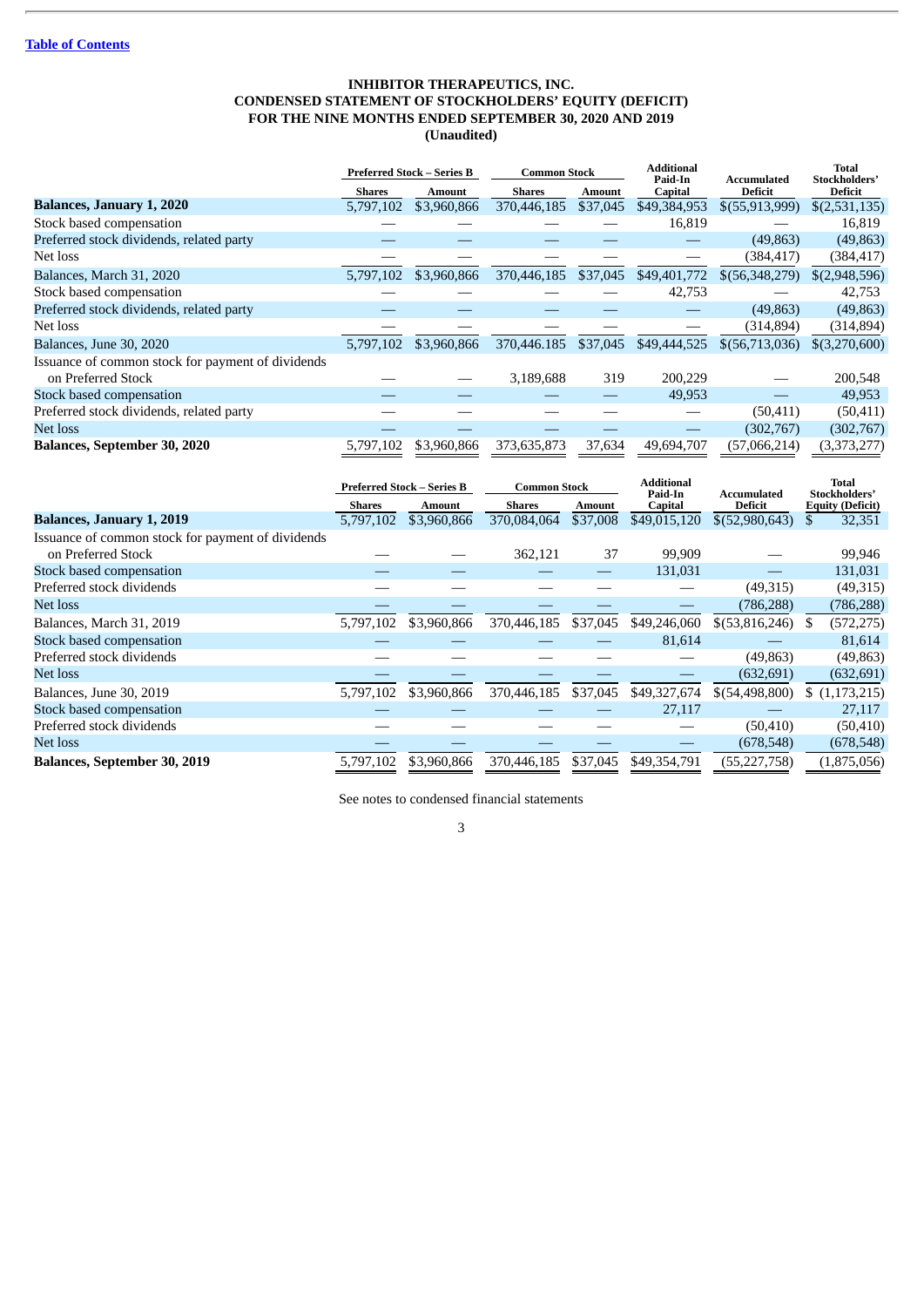## **INHIBITOR THERAPEUTICS, INC. CONDENSED STATEMENTS OF CASH FLOWS FOR THE NINE MONTHS ENDED SEPTEMBER 30, 2020 AND 2019 (Unaudited)**

<span id="page-5-0"></span>

|                                                                             |               | <b>Nine Months Ended</b><br>September 30, |
|-----------------------------------------------------------------------------|---------------|-------------------------------------------|
|                                                                             | 2020          | 2019                                      |
| <b>Operating activities:</b>                                                |               |                                           |
| Net loss                                                                    | \$(1,002,078) | \$(2,097,527)                             |
| Adjustments to reconcile net loss to net cash used in operating activities: |               |                                           |
| Stock based compensation                                                    | 109,525       | 239,762                                   |
| Changes in assets and liabilities:                                          |               |                                           |
| Prepaid expense and other assets                                            | 29,127        | 12,605                                    |
| Accounts payable and other current liabilities                              | 54,717        | (292, 189)                                |
| Net cash used in operating activities                                       | (808,709)     | (2, 137, 349)                             |
| <b>Financing activities:</b>                                                |               |                                           |
| Advances of royalties, related party                                        |               | 2,500,000                                 |
| Payment of cash dividend                                                    |               | (99, 178)                                 |
| Proceeds from notes payable (Note 4)                                        | 41,600        |                                           |
| Net cash provided by financing activities                                   | 41,600        | 2,400,822                                 |
| Net change in cash and cash equivalents                                     | (767, 109)    | 263,473                                   |
| Cash and cash equivalents at beginning of period                            | 803,816       | 1,108,713                                 |
| Cash and cash equivalents at end of period                                  | 36,707        | \$1,372,186                               |
| Non-cash financing activities:                                              |               |                                           |
| Issuance of common stock for payment of Preferred Stock dividend            | 200,348<br>\$ | \$<br>99,946                              |
| Accrued, but unpaid dividends                                               | 50,411        | 50,410                                    |
|                                                                             |               |                                           |

See notes to condensed financial statements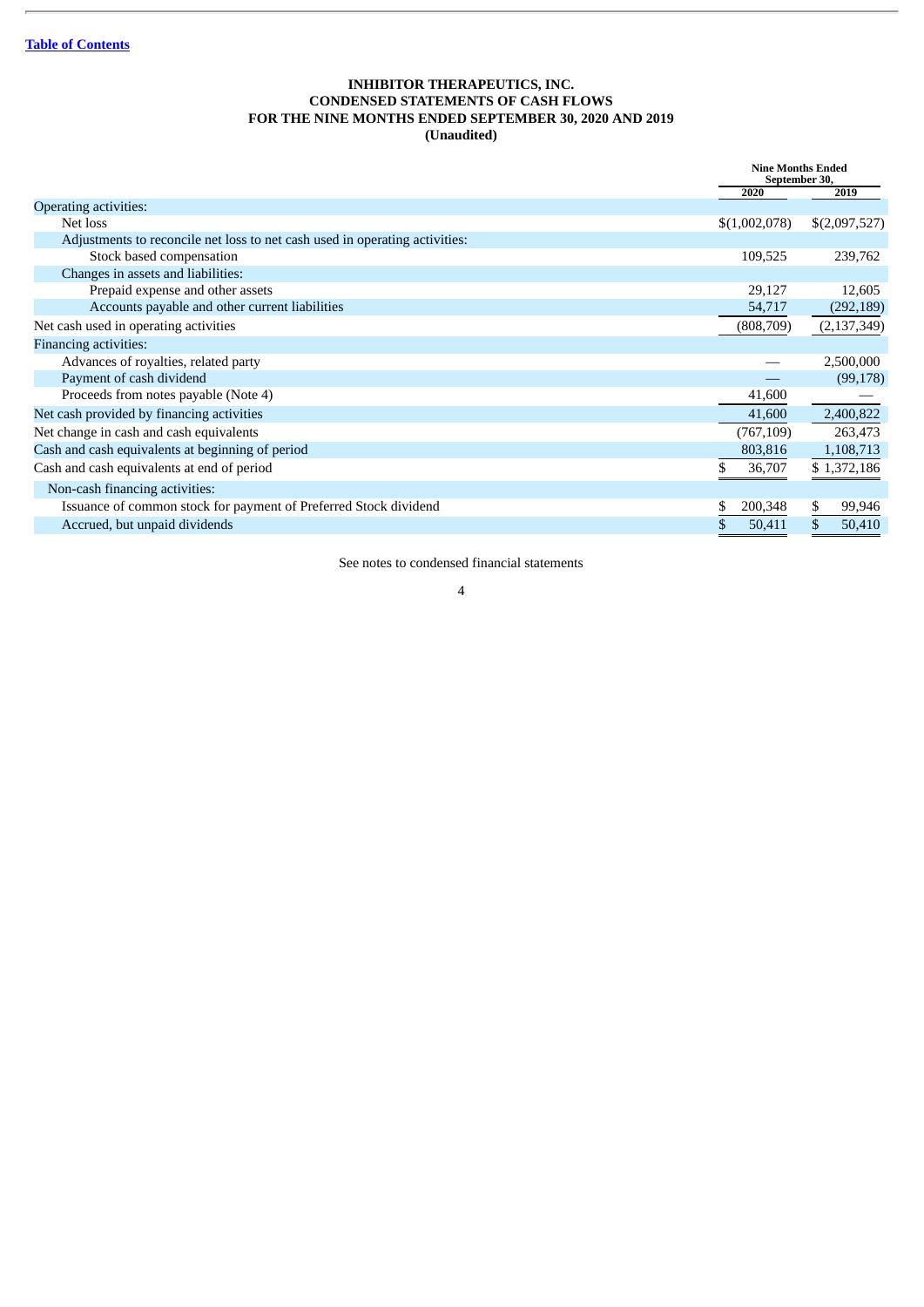#### <span id="page-6-0"></span>**1. Corporate overview:**

#### *Overview*

The accompanying unaudited condensed financial statements of Inhibitor Therapeutics, Inc., a Delaware corporation (the "Company", "INTI", "we", "us" or similar terminology), have been prepared by the Company without audit. In the opinion of management, all adjustments (which include normal recurring adjustments) necessary to present fairly the financial position, results of operations and cash flows as of September 30, 2020, and for all periods presented, have been made.

Certain information and footnote disclosures normally included in financial statements prepared in accordance with accounting principles generally accepted in the United States of America ("GAAP") have been condensed or omitted pursuant to the Securities and Exchange Commission ("SEC") rules and regulations. These unaudited condensed financial statements should be read in conjunction with the audited financial statements and notes thereto for the year ended December 31, 2019, which are included in the Company's Annual Report on Form 10-K for the fiscal year ended December 31, 2019, which was filed with the SEC on March 30, 2020 (the "2019 Annual Report"). The accompanying condensed balance sheet as of December 31, 2019 has been derived from the audited financial statements at that date, but does not include all information and footnotes required by GAAP for complete financial statements.

As used herein, the term "Common Stock" means the Company's common stock, \$0.0001 par value per share.

The results of operations for the three and nine month periods ended September 30, 2020 are not necessarily indicative of results that may be expected for any other interim period or for the full fiscal year. Readers of this Quarterly Report are strongly encouraged to review the risk factors relating to the Company which are set forth in the 2019 Annual Report and the Company's other filings with the SEC.

## *Nature of the Business and Background*

The Company is a pharmaceutical development company that is focused on developing and ultimately commercializing innovative therapeutics for patients with certain cancers and certain non-cancerous proliferation disorders. The Company has explored and expects to continue to explore acquiring or licensing other innovative preclinical and clinical stage therapeutics addressing unmet needs and orphan indications beyond cancer.

The Company's current primary focus is on the development of therapies initially for prostate and lung cancer in the U.S. market utilizing SUBA-Itraconazole, a patented, oral formulation of the drug itraconazole currently approved by the U.S. Food and Drug Administration ("FDA") and marketed as an anti-fungal, which the Company holds an exclusive U.S. license in the licensed field from the Company's majority stockholder, Mayne Pharma Ventures Pty Ltd. ("Mayne Pharma"). SUBA-Itraconazole is currently licensed to the Company by Mayne Pharma on an exclusive basis in the United States in the field of certain cancers (prostate and lung cancer) and certain non-cancerous proliferation disorders pursuant to the Third Amended and Restated Supply and License Agreement ("Third Amended SLA") between the Company and Mayne Pharma, dated December 17, 2018. Previously, the Company conducted a Phase 2b trial studying the use of SUBA-Itraconazole targeting basal cell carcinoma in patients with Basal Cell Carcinoma Nevus Syndrome ("SUBA-Itraconazole BCCNS"). Mayne Pharma assumed control of the clinical and regulatory program for SUBA-Itraconazole BCCNS in December 2018 pursuant to the Third Amended SLA in exchange for (among other consideration) a 9% quarterly cash royalty on future net sales, if any, of SUBA-Itraconazole BCCNS in the United States.

The Company demonstrated in its previous Phase 2b trial for SUBA-Itraconazole BCCNS that the dosing of oral capsules of SUBA-Itraconazole affects the Hedgehog signaling pathway, a major regulator of many fundamental cellular processes, which, in turn, can impact the development and growth of cancers such as basal cell carcinoma. Itraconazole has been approved by the FDA for, and has been extensively used to, treat fungal infections and has an extensive history of safe and effective use in humans. The Company has developed, optioned and licensed intellectual property and know-how related to the treatment of cancer patients using itraconazole and certain itraconazole analogues.

In November 2019, the Company filed an Investigational New Drug Application ("IND") to commence Phase 2b testing of SUBA-Itraconazole as a treatment for late-stage, castrate resistant prostate cancer (this product candidate is referred to as SUBA-Itraconazole Prostate). In December 2019, the Company received authorization from FDA to launch such Phase 2b of SUBA-Itraconazole Prostate. The Company's goal for SUBA-Itraconazole Prostate is (assuming it obtains adequate funding and assuming no material delays due to the novel coronavirus outbreak or any recurrences of such outbreak) to commence the human testing of SUBA-Itraconazole Prostate in conjunction with chemotherapy for the treatment of late-stage prostate cancer.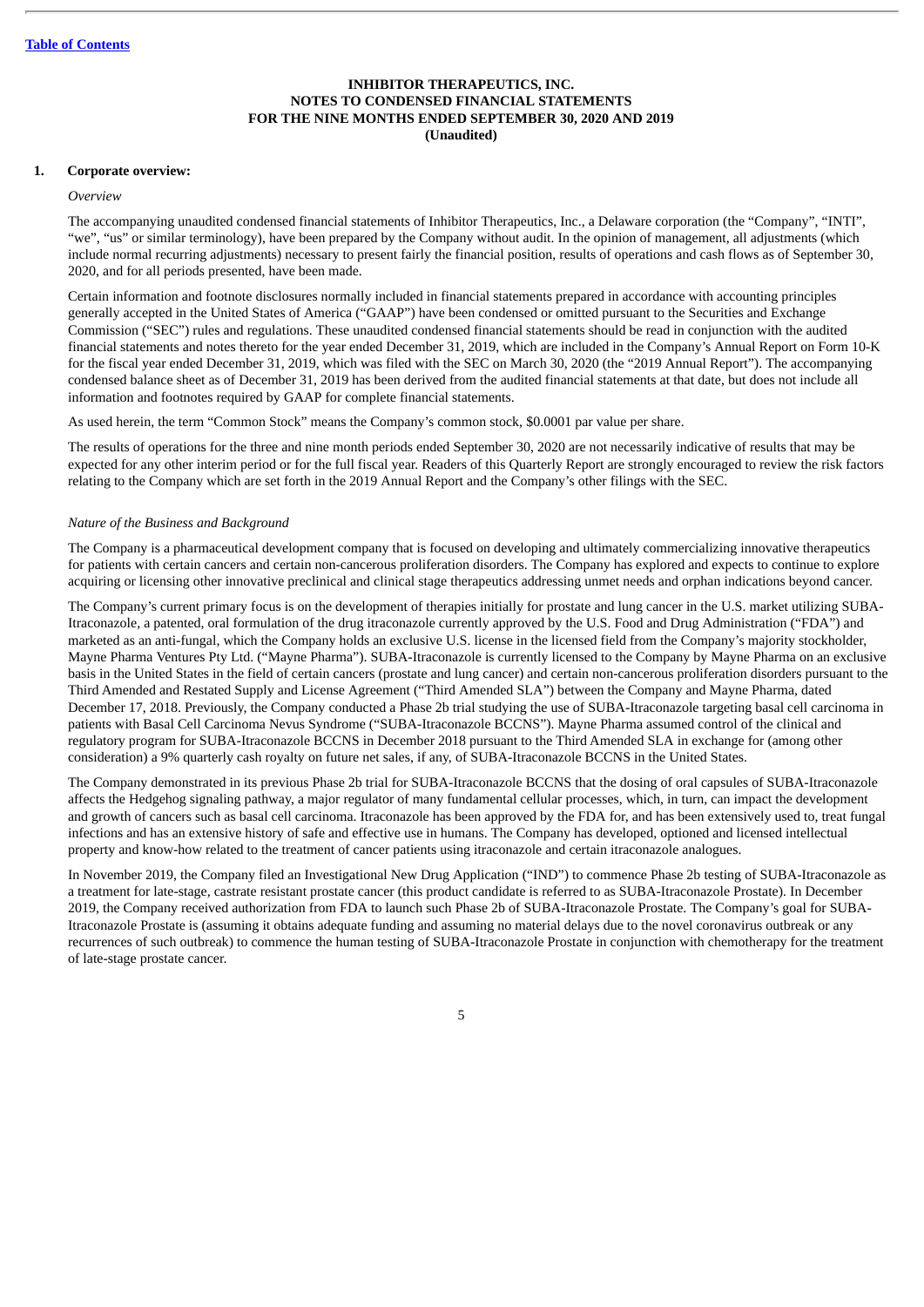## **1. Corporate overview (continued):**

#### *Manufacturing and Product Supply and Relationship with Mayne Pharma*

The Company does not have any production facilities or manufacturing personnel. The Third Amended SLA provides for the supply to the Company of specially formulated capsules of SUBA-Itraconazole, manufactured by Mayne Pharma under cGMP (current good manufacturing practice) standards, for use by the Company in its clinical trials and for the future commercial supply following FDA approvals, if obtained.

Pursuant to the Third Amended SLA, Mayne Pharma is obligated to supply the Company with its patented formulation of SUBA-Itraconazole in a particular oral dose formulation for the treatment of human patients with certain cancers and non-cancerous proliferation disorders for as long as the Third Amended SLA is in effect. The Company is required to perform specified development activities and to commercialize SUBA-Itraconazole for the treatment of cancer in the United States.

## **2. Liquidity and management's plans:**

The Company had cash and cash equivalents of \$36,707 as of September 30, 2020. As such, the Company has very little cash resources and has been unable for some time to secure additional funding, due in significant part to an ongoing litigations against the Company (below and see note 6). Based on the Company's current operational plan and budget, the Company expects that it has sufficient cash to manage its business into the first quarter of 2021, although this estimation assumes the Company does not begin any clinical trials, acquire other drug development opportunities or otherwise face unexpected events, costs or contingencies (including, without limitation, as a result of the ongoing litigations), any of which could affect the Company's cash requirements. Available resources may be consumed more rapidly than anticipated, resulting in the need for additional funding. The Company intends to finance additional research and development, commercialization and distribution efforts and its working capital needs primarily through:

- proceeds from public and private financings and, potentially, from other strategic transactions (including potential royalty-related financing transactions), although the Company's attempts over the last year to secure such financing have not been successful;
- royalty revenue from Mayne Pharma from sales of SUBA-Itraconazole BCCNS upon and assuming approval by FDA (after earned royalties have been applied to any royalties advanced under Third Amended SLA, although it is uncertain if and when such FDA approval will be obtained);
- proceeds from the exercise of outstanding warrants previously issued in private financings to investors;
- potential partnerships with other pharmaceutical companies to assist in the supply, manufacturing and distribution of our products for which we would expect to receive upfront milestone and royalty payments;
- potential licensing and joint venture arrangements with third parties, including other pharmaceutical companies where we would receive funding based on out-licensing our product; and
- government or private foundation grants or loans which would be awarded to us to further develop our current and future therapies, or government payroll protection or similar programs available as a result of the novel coronavirus outbreak.

However, there is a significant risk that none of these plans will be implemented in a manner necessary to sustain the Company as anticipated and that the Company will be unable to obtain additional financing when needed on commercially reasonable terms, if at all. In particular, the Company is presently subject to shareholder litigation (see Note 6 – Legal Proceedings). The existence of the Action and the Class Action (as defined in Note 6) and the uncertainty surrounding their outcome has impeded the Company's ability to secure additional funding and may continue to do so for so long as the outcome of the Action and the Class Action is uncertain. On June 4, 2020, the Delaware Court of Chancery held a hearing at which the separate motions of the Individual Defendants and Mayne Pharma to dismiss the Complaint were presented. At the conclusion of the hearing, the Court issued an oral ruling in which it denied the motions and declined to dismiss all counts alleged in the Complaint. Accordingly, the Action is anticipated to proceed in the course typical for such litigation. This ruling creates additional uncertainties which could continue to materially impair the Company's ability to raise capital.

In addition, on January 30, 2020, the International Health Regulations Emergency Committee of the World Health Organization ("WHO") declared the novel coronavirus outbreak a public health emergency of international concern and on March 12, 2020 the WHO announced the outbreak was a pandemic. On January 31, 2020 the U.S. Health and Human Services Secretary declared a public health emergency, and subsequently state and local governments have imposed various restrictions on public activity. The Company has maintained operations virtually during the outbreak, but the impact of the outbreak currently is unknown and rapidly evolving. The related health crisis has adversely affected the U.S. and global economy, resulting in an economic downturn that has impacted the financial markets and the Company's ability to raise capital.

Approximately 90% of the Company's current liabilities are amounts that are expected to be forgiven under a United States federal program (see Note 4) or are amounts due to the Company's Board of Directors for past fees, legal counsel for accrued legal fees, and majority shareholder, Mayne Pharma, for Preferred Stock dividends which are payable in stock at the Company's election. The remaining balance of current liabilities is unsecured accounts payable.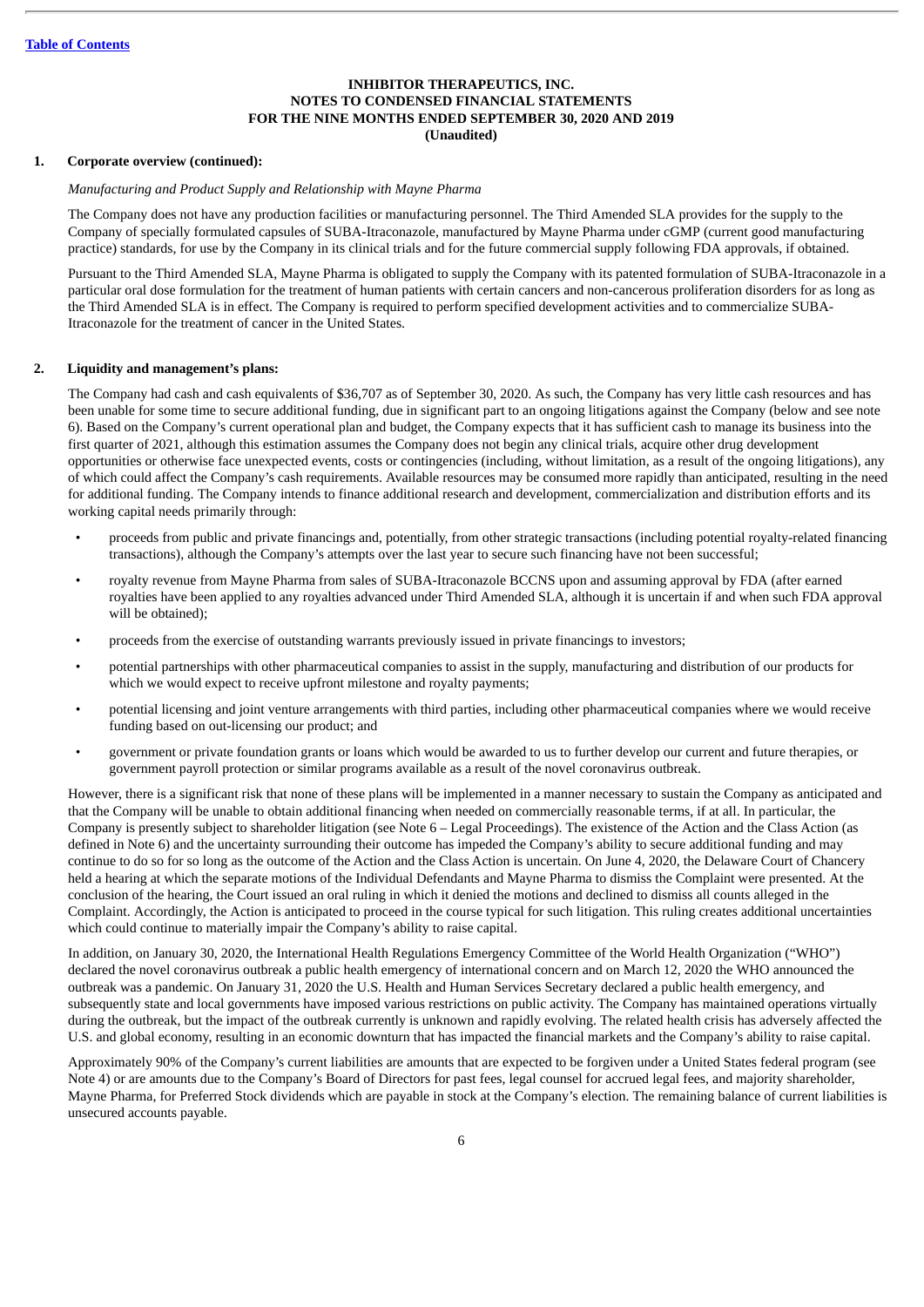## **2. Liquidity and management's plans (continued):**

As a result of the foregoing circumstances, there is substantial doubt about the Company's ability to continue as a going concern. The financial statements included herein do not include any adjustments relating to the recoverability or classification of asset carrying amounts or the amounts and classification of liabilities that may result should the Company be unable to continue as a going concern.

If adequate funds are not available when needed, the Company may be required to significantly further reduce or refocus operations or to obtain funds through arrangements that may require the Company to relinquish rights to technologies or potential markets, any of which could have a material adverse effect on the Company. In addition, the inability of the Company to secure additional funding in the near future could cause the Company to wind down or discontinue operations. The Company's Chief Executive Officer and the Company's Chief Financial Officer currently receive no cash compensation. The Chief Financial Officer serves the Company on a part-time basis.

#### **3. Summary of Significant Accounting Policies:**

#### *Estimates*

The preparation of condensed financial statements requires management to make estimates and assumptions that affect the reported amounts of assets and liabilities and disclosure of contingent assets and liabilities at the date of the financial statements and the reported amounts of revenues and expenses during the period. Actual results could differ from those estimates.

#### *Revenue Recognition*

The Company currently has no ongoing source of revenues. Miscellaneous income, including interest, is recognized when earned by the Company. Deferred revenue represents cash received for royalties in advance of being earned. Such payments are reflected as deferred revenue until recognized under the Company's revenue recognition policy. Deferred revenue would be classified as current if management believes the Company will be able to recognize the deferred amount as revenue within twelve months of the balance sheet date. Deferred revenue will be recognized when the product is sold and the royalty is earned. Since all deferred revenue is related to the SUBA-Itraconazole BCCNS product which is yet to be approved by FDA, the Company has determined that 100% of the advances of the royalty received by Mayne Pharma should be classified as non-current. At September 30, 2020 and December 31, 2019, deferred revenue consisted of \$3.0 million of royalties advanced by Mayne Pharma under the Third Amended SLA.

## *Cash and Cash Equivalents*

The Company considers all highly liquid debt instruments purchased with an original maturity of three months or less to be cash equivalents. At times, the Company may maintain cash balances in excess of Federal Deposit Insurance Corporation insured amounts which is \$250,000 for substantially all depository accounts. As of September 30, 2020, the Company had no excess of the amount covered by Federal Deposit Insurance Corporation.

## *Research and Development Expenses*

Research and development costs are expensed in the period in which they are incurred and include the expenses paid to third parties who conduct research and development activities on behalf of the Company and purchased in-process research and development.

## *Stock-Based Compensation*

The Company accounts for stock-based awards to employees and non-employees using Financial Accounting Standards Board ("FASB") Accounting Standards Codification ("ASC") Topic 718 – Accounting for Share-Based Payments, which provides for the use of the fair value based method to determine compensation for all arrangements where shares of stock or equity instruments are issued for compensation. Fair values of restricted stock units issued are determined by the Company based predominantly on the trading price of the common stock on the date of grant. Fair value of each common stock option is estimated on the date of grant using the Black-Scholes valuation model that uses assumptions for expected volatility, expected dividends, expected term, and the risk-free interest rate. Expected volatility is based on historical volatility of a peer group's common stock and other factors estimated over the expected term of the options. The expected term of the options granted is derived using the "simplified method" which computes expected term as the average of the sum of the vesting term plus the contract term. The risk-free rate is based on the U.S. Treasury yield.

In applying the Black-Scholes option pricing model for options issued in March 2020 that vest on the first anniversary of the grant date, the assumptions were as follows: expected price volatility of 97.4%; risk-free interest rate of 0.52%; weighted average expected life in years of 5.5; and no dividend yield. The value of these awards is based upon their grant-date fair value. That cost is recognized over the period during which the employee is required to provide service in exchange for the award.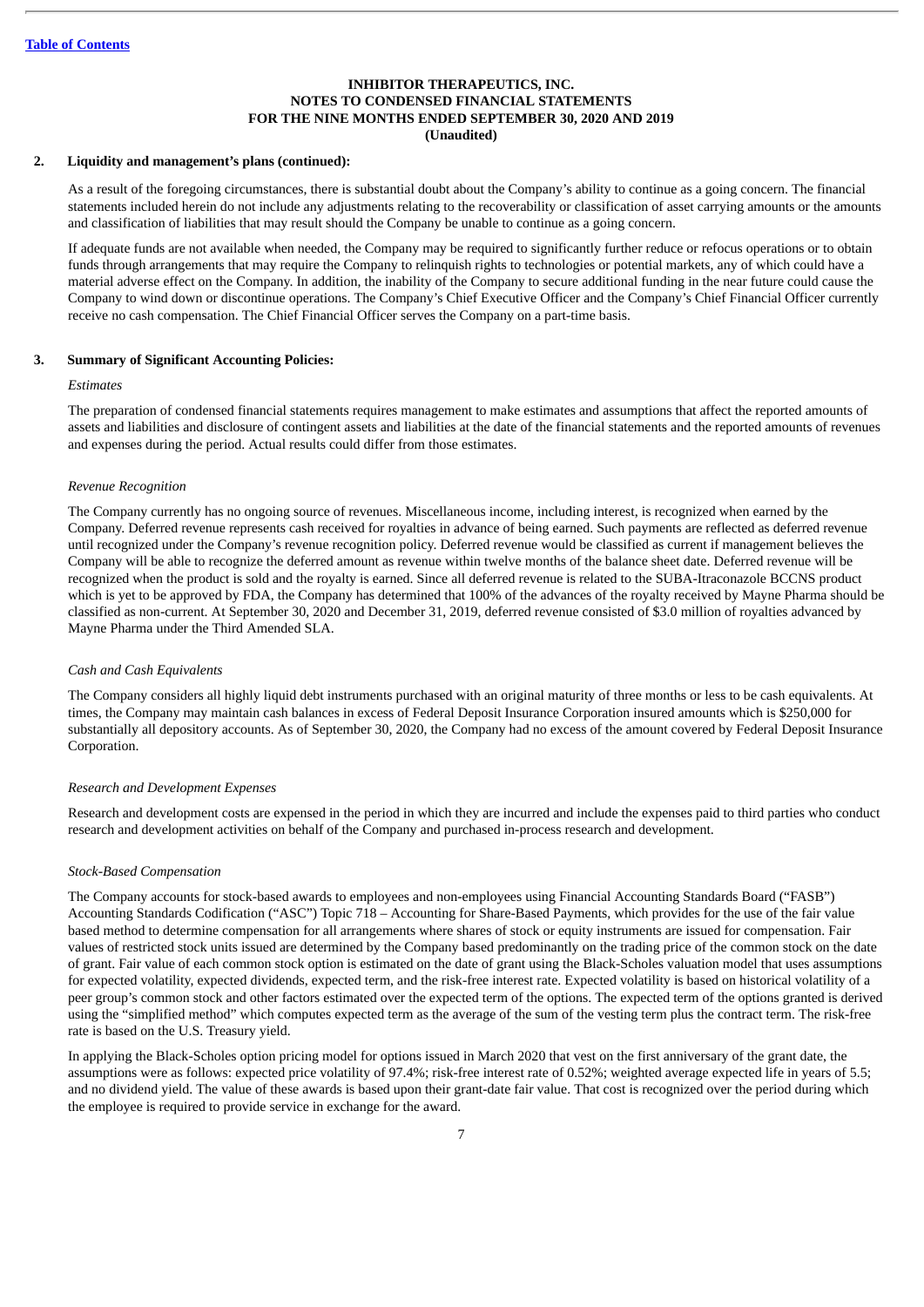## **3. Summary of Significant Accounting Policies (continued):**

*Stock-Based Compensation (continued)*

In applying the Black-Scholes option pricing model for options issued in September 2020 that vested on the grant date, the assumptions were as follows: expected price volatility of 86.98%; risk-free interest rate of 0.28%; weighted average expected life in years of 5.0; and no dividend yield. The value of these awards is based upon their grant-date fair value. That cost was recognized as expense on the grant date.

#### *Income Taxes*

Deferred tax assets and liabilities are recognized for future tax consequences attributed to differences between the consolidated financial statement carrying amounts of existing assets and liabilities and their respective tax bases and are measured using enacted tax rates that are expected to apply to the differences in the periods that they are expected to reverse. These differences occur primarily in share-based compensation.

#### *Recent accounting pronouncements:*

Management has considered all recent accounting pronouncements issued, but not effective, and does not believe that they will have a material impact on the Company's financial statements.

## **4. Notes Payable**

On May 3, 2020, the Company received loan proceeds of \$41,600 (the "PPP Loan") from Citibank, N.A. pursuant to the Small Business Administration Paycheck Protection Program under the Coronavirus Aid, Relief, and Economic Security Act (the "CARES Act").

The PPP Loan, which was in the form of a promissory note dated May 2, 2020, matures on May 2, 2022 and bears interest at a rate of 1% per annum. No payments are due on the PPP Loan until November 3, 2020, although interest will continue to accrue during the deferment period. The Company may prepay the PPP Loan at any time prior to maturity with no prepayment penalties. The promissory note contains events of default and other provisions customary for a loan of this type.

Under the terms of the CARES Act, PPP Loan participants can apply for and be granted forgiveness for all or a portion of loans provided under the CARES Act. Under the terms of the CARES Act, PPP loans and accrued interest are forgivable after eight weeks as long as the borrower uses the loan proceeds for eligible purposes, including payroll, benefits, rent and utilities, and maintains its payroll levels. The amount of loan forgiveness will be reduced if the borrower terminates employees or reduces salaries during the eight week period.

The Company has used the loan proceeds for purposes consistent with the CARES Act, and anticipates that all of the loan amount will be forgiven, but there is no assurance provided that the Company will obtain forgiveness of the PPP Loan in whole or part.

## **5. Stockholders' Equity:**

#### *Employee Stock Plans*

On March 20, 2020, members of the Company's Board of Directors were awarded 4.5 million stock options pursuant to the 2014 Equity Incentive Plan (the "EIP") with an exercise price of \$0.05 and a Black-Scholes value of \$0.038 that vest on the first anniversary of the grant date. The grant date fair value of common stock options was determined using the Black-Scholes model on the date of issuance and the number of shares expected to vest. The total Black-Scholes value of the March 20, 2020 stock options grants was approximately \$0.2 million. On September 17, 2020, the Company's management was awarded 200,000 stock options pursuant to the EIP with an exercise price of \$.054 and a Black-Scholes value of \$0.036 that vested on the grant date. The total Black-Scholes value of this grant was \$7,206.

Total stock-based compensation for the nine months ended September 30, 2020 was approximately \$0.1 million and is related to common stock options issued pursuant to the EIP in 2019 and 2020. The expense is classified as general and administrative expense in the accompanying condensed statements of operations. As of September 30, 2020, there were 9,702,685 outstanding common stock options under the EIP of which 5,002,685 were vested. There was approximately \$0.1 million in unamortized stock-based compensation at September 30, 2020.

#### *Preferred Stock Dividend Payment in Shares*

On July 15, 2020, the Company paid the June 30, 2020 dividends payable balance of \$200,548 to Mayne Pharma by issuing 3,189,688 shares of the Company's common stock, resulting in Mayne Pharma's ownership of common stock outstanding increasing to 54.0% and Mayne Pharma's fully-diluted ownership to increasing to 54.8%.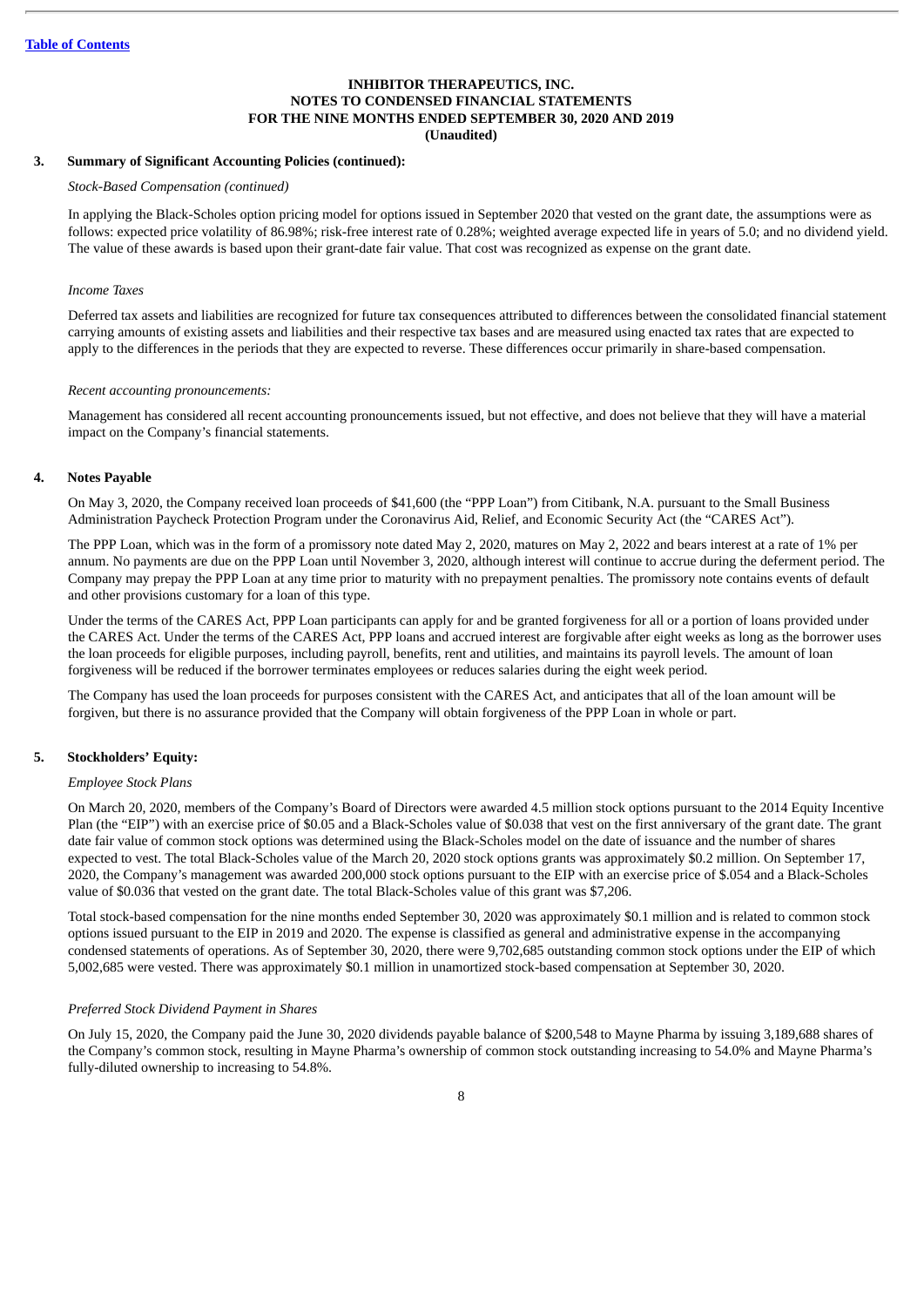## **6. Legal Proceedings:**

The Company may from time to time become a party to various legal proceedings arising in the ordinary course of business. Except as discussed below, the Company is not the subject of any pending legal proceedings.

On July 9, 2019, Hedgepath, LLC ("HPLLC"), a significant minority stockholder of the Company and an investment vehicle associated with the Company's former Executive Chairman, filed a civil action captioned *Hedgepath, LLC v. Magrab, et al.*, Civil Action Number 2019-0529-JTL, in the Delaware Court of Chancery (the "Action") against the Company's directors and President and Chief Executive Officer, and a former director (collectively the "Individual Defendants"). On September 27, 2019, the Individual Defendants and Mayne Pharma each filed a motion to dismiss the Action.

On December 3, 2019, HPLLC filed the Verified Amended and Supplemental Complaint. In the Complaint in the Action, purportedly brought directly and derivatively on behalf of the Company, HPLLC alleges claims for breach of fiduciary duty, declaratory judgement, and dilution of stockholder equity, against the Individual Defendants and Mayne Pharma in connection with (i) the previously announced issuance of certain Company equity securities to Mayne Pharma on or about January 8, 2018, (ii) Mayne Pharma's alleged influence over the timing and conduct of the previous clinical trial of SUBA-Itraconazole for the treatment of BCCNS, and (iii) previously announced amendments to the Supply and License Agreement, as amended (presently memorialized at the Third Amended SLA), between the Company and Mayne Pharma and certain transactions contemplated thereby. The Complaint also alleges claims for breach of fiduciary duty and fraudulent misrepresentation in connection with allegedly false and misleading statements included in Company press releases and filings with the SEC. The Complaint seeks unspecified damages, equitable and other relief from the defendants. Legal costs associated directly with the Company as a nominal defendant will be payable by the Company until certain retention amounts are reached. Such costs are included in general and administrative expenses for the current period and are currently covered by the Company's insurance policy.

On January 10, 2020, the Individual Defendants and Mayne Pharma each filed a motion to dismiss the Complaint. A hearing on those motions was scheduled on March 26, 2020, but was postponed to June 2020 due to the coronavirus outbreak. On June 4, 2020, the Delaware Court of Chancery held a hearing at which the separate motions of the Individual Defendants and Mayne Pharma to dismiss the Complaint were presented. At the conclusion of the hearing, the Court issued an oral ruling in which it denied the motions and declined to dismiss all counts alleged in the Complaint. Accordingly, the Action is anticipated to proceed in the course typical for such litigation.

The Company believes the Action is legally and factually baseless, and the Individual Defendants intend to defend themselves vigorously.

Additionally, on March 23, 2020, a Stockholder Class Action Complaint was filed in the Delaware Court of Chancery by a Company stockholder and purported class representative Samuel P. Sears, commencing litigation captioned Sears v. Magrab et al., C.A. No. 2020-0215-JTL (the "Class Action"). The Class Action followed a request for, and subsequent provision of, certain books and records of the Company pursuant to 8 Del. C. § 220. The defendants named in the Class Action are identical to those named in the Action, with the exception that the Company is not a party to the litigation. The Class Action asserts two direct breach of fiduciary duty claims-one against Mayne, the other against the Individual Defendants-and the facts underlying those claims almost entirely mirror those alleged in the Action.

The Company believes the Class Action is legally and factually baseless, and the Individual Defendants intend to defend themselves vigorously.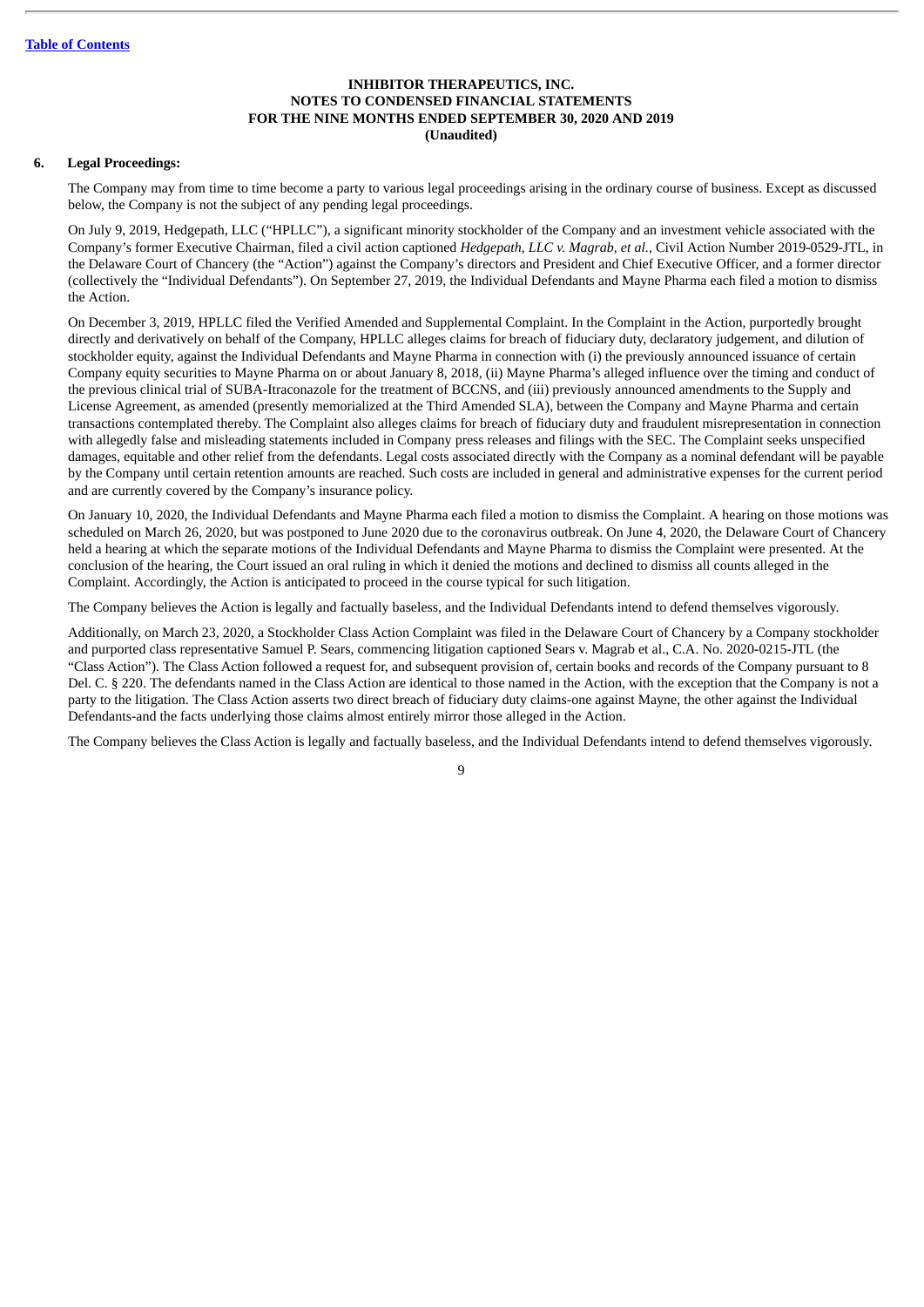#### <span id="page-11-0"></span>**Item 2. Management's Discussion and Analysis of Financial Condition and Results of Operations.**

The following discussion and analysis should be read in conjunction with the Condensed Financial Statements and Notes thereto included elsewhere in this Quarterly Report. This discussion contains certain forward-looking statements that involve risks and uncertainties. The Company's actual results and the timing of certain events could differ materially from those discussed in these forward-looking statements as a result of certain factors, including, but not limited to, those set forth herein and elsewhere in this Quarterly Report and in the Company's other filings with the SEC. See *"Cautionary Note Regarding Forward Looking Statements" below.*

As used in this Management's Discussion and Analysis of Financial Condition and Results of Operations, unless otherwise indicated, the terms *"the Company", "we", "us", "our" and similar terminology refer to Inhibitor Therapeutics, Inc.*

#### **Critical Accounting Policies**

See Note 3 of the Notes to Condensed Financial Statements included in Item 1 of this Quarterly Report for a summary of significant accounting policies and information on recently issued accounting pronouncements.

## **Results of Operations**

*For the three months ended September 30, 2020 compared to the three months ended September 30, 2019*

*Research and Development Expenses.* We recognized approximately \$32,468 in research and development expenses during the three months ended September 30, 2020 compared to approximately \$0.4 million for the three months ended September 30, 2019. Research and development expenses for the three months ended September 30, 2020 included primarily included salary expenses. The expenses for the three months ended September 30, 2019 primarily included salary expenses and expenses related to preparation for the filing of an IND application for use of SUBA-Itraconazole for prostate cancer. No such IND application preparation expenses were incurred in 2020.

*General and Administrative Expenses.* We recognized approximately \$0.3 million in general and administrative expenses during the three months ended September 30, 2020 compared to \$0.3 million for the three months ended September 30, 2019. General and administrative expenses consisted primarily of compensation and related costs for corporate administrative staff and Board members, facility expenditures, professional fees, consulting and taxes.

*Interest Income.* We recognized minimal interest income during the three months ended September 30, 2020 compared to \$4,373 for the three months ended September 30, 2019 for interest earned on cash balances in our money market accounts.

#### *For the nine months ended September 30, 2020 compared to the nine months ended September 30, 2019*

*Research and Development Expenses.* We recognized approximately \$0.2 million in research and development expenses during the nine months ended September 30, 2020 compared to approximately \$0.8 million for the nine months ended September 30, 2019. Research and development expenses for the nine months ended September 30, 2020 primarily included salary expenses. The expenses for the nine months ended September 30, 2019 primarily included salary expenses and expenses related to preparation for the filing of an Investigational New Drug application for use of SUBA-Itraconazole for prostate cancer. No such IND application preparation expenses were incurred in 2020.

*General and Administrative Expenses.* We recognized approximately \$0.6 million in general and administrative expenses during the nine months ended September 30, 2020 compared to \$0.9 million for the nine months ended September 30, 2019. General and administrative expenses consisted primarily of compensation and related costs for corporate administrative staff and Board members, facility expenditures, professional fees, consulting and taxes. The decrease is due primarily to a reduction of approximately \$0.2 million in salary expense primarily due to a reduction in salaries for our two employees as well as a reduction of \$0.1 million is stock compensation expense primarily due to the timing of the vesting of stock options issued to employees and Board members.

*Interest Income.* We recognized interest income of \$1,182 during the nine months ended September 30, 2020 compared to \$12,494 for the nine months ended September 30, 2019 for interest earned on cash balances in our money market accounts.

#### **Liquidity and Capital Resources**

We had approximately \$36,707 in cash on hand at September 30, 2020. Based on our current operational plan and budget, we expect that we will have sufficient cash to manage our business into the first quarter of 2021, although this estimation assumes we do not begin any clinical trials, acquire other drug development opportunities or otherwise face unexpected events, costs or contingencies, any of which could affect our cash requirements. Available resources may be consumed more rapidly than anticipated, potentially resulting in the need for additional funding.

We intend to seek additional financing for our research and development, commercialization and distribution efforts and our working capital needs primarily through: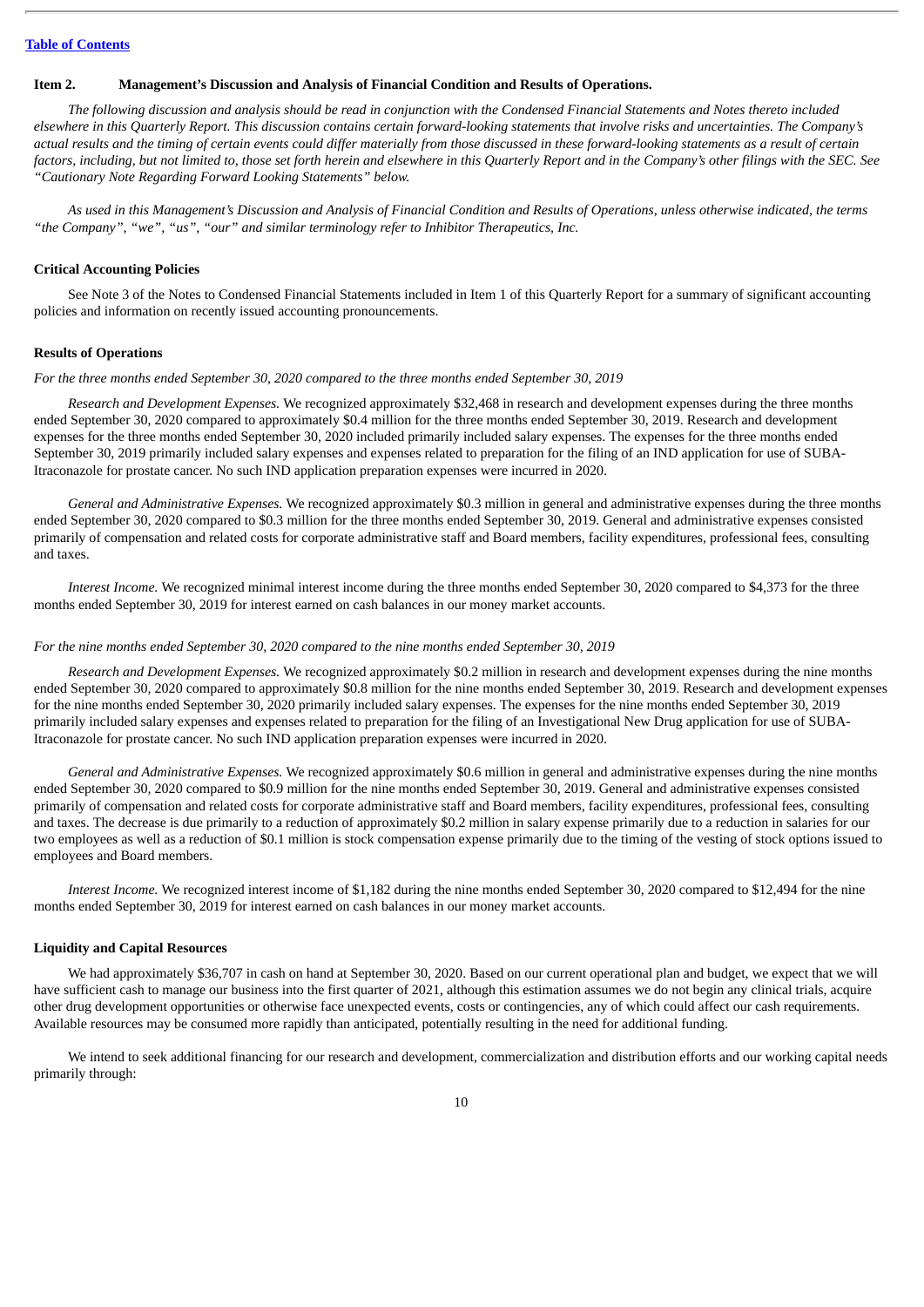- proceeds from public and private financings and, potentially, from other strategic transactions (including potential royalty-related financing transactions) although our attempts over the last year to secure such financing have not been successful due to among other factors, our ongoing litigations and the lack of market liquidity for our common stock;
- royalty revenue from Mayne Pharma from sales of SUBA-Itraconazole BCCNS upon approval by FDA (after earned royalties have been applied to any royalties advanced under the Supply and License Agreement, although it is uncertain if and when such FDA approval will be obtained);
- proceeds from the exercise of outstanding warrants previously issued in private financings to investors;
- potential partnerships with other pharmaceutical companies to assist in the supply, manufacturing and distribution of our products for which we would expect to receive upfront milestone and royalty payments;
- potential licensing and joint venture arrangements with third parties, including other pharmaceutical companies where we would receive funding based on out-licensing our product; and
- government or private foundation grants or loans which would be awarded to us to further develop our current and future therapies, or government payroll protection or similar programs available as a result of the coronavirus outbreak.

However, there is a significant risk that none of these plans will be implemented in a manner necessary to sustain our operations as anticipated and that we will be unable to obtain additional financing when needed on commercially reasonable terms, if at all. In particular, we are presently subject to shareholder litigations (see Note 6 – Legal Proceedings in the accompanying unaudited financial statements). The existence of the Action and the Class Action (as defined in such note) and the uncertainty surrounding their outcome has impeded our ability to secure additional funding and may continue to do so for so long as the outcome of the Action and the Class Action is uncertain. On June 4, 2020, the Delaware Court of Chancery held a hearing at which the separate motions of the Individual Defendants and Mayne Pharma to dismiss the Complaint were presented. At the conclusion of the hearing, the Court issued an oral ruling in which it denied the motions and declined to dismiss all counts alleged in the Complaint. Accordingly, the Action is anticipated to proceed in the course typical for such litigation. This ruling creates additional uncertainties which could continue to materially impair our ability to raise capital. If adequate funds are not available when needed, we may be required to further significantly reduce or cease operations or to obtain funds through arrangements that may require us to relinquish rights to technologies or potential markets, any of which could have a material adverse effect on us.

In addition, on January 30, 2020, the International Health Regulations Emergency Committee of the World Health Organization (WHO) declared the novel coronavirus outbreak a public health emergency of international concern and on March 12, 2020 the WHO announced the outbreak was a pandemic. On January 31, 2020 the U.S. Health and Human Services Secretary declared a public health emergency, and subsequently state and local governments have imposed various restrictions on public activity. The Company has maintained operations virtually during the outbreak, but the impact of the outbreak currently is unknown and rapidly evolving. The related health crisis has adversely affected the U.S. and global economy, resulting in an economic downturn that has impacted the financial markets and our ability to raise capital.

If adequate funds are not available when needed, we may be required to significantly reduce or refocus operations or to obtain funds through arrangements that may require us to relinquish rights to technologies or potential markets, any of which could have a material adverse effect on us . In addition, our inability to secure additional funding in the near future could cause us to wind down or discontinue operations.

## <span id="page-12-0"></span>**Item 3. Quantitative and Qualitative Disclosures About Market Risk**

None.

#### <span id="page-12-1"></span>**Item 4. Controls and Procedures**

#### *Evaluation of Disclosure Controls and Procedures*

As of the end of the period covered by this Quarterly Report, the Company's management, with the participation of the Company's Chief Executive Officer and Chief Financial Officer (the "Certifying Officers"), conducted evaluations of our disclosure controls and procedures. As defined under Sections 13a–15(e) and 15d–15(e) of the Securities Exchange Act of 1934, as amended (the "Exchange Act"), the term "disclosure controls and procedures" means controls and other procedures of an issuer that are designed to ensure that information required to be disclosed by the issuer in the reports that it files or submits under the Exchange Act is recorded, processed, summarized and reported, within the time periods specified in the rules and forms of the SEC. Disclosure controls and procedures include without limitation, controls and procedures designed to ensure that information required to be disclosed by an issuer in the reports that it files or submits under the Exchange Act is accumulated and communicated to the issuer's management, including the Certifying Officers, to allow timely decisions regarding required disclosures.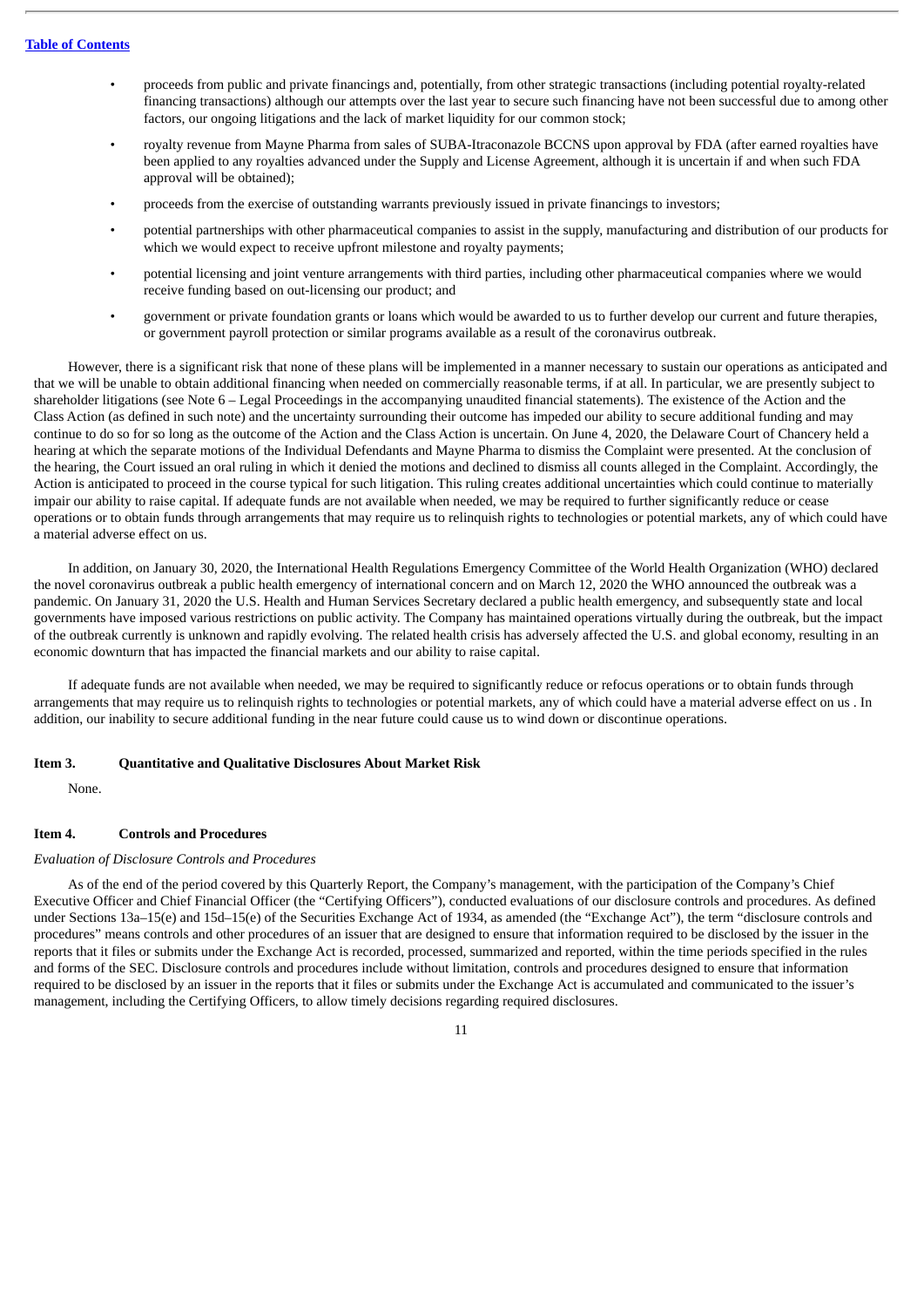Based on this evaluation, the Certifying Officers have concluded that our disclosure controls and procedures were effective.

## *Changes in Internal Control over Financial Reporting*

There were no changes in our internal control over financial reporting during our second fiscal quarter of 2020 that materially affected, or are reasonably likely to materially affect, our internal control over financial reporting.

#### *Limitations on the Effectiveness of Internal Controls*

Readers are cautioned that our management does not expect that our disclosure controls and procedures or our internal control over financial reporting will necessarily prevent all fraud and material error. An internal control system, no matter how well conceived and operated, can provide only reasonable, not absolute, assurance that the objectives of the control system are met. Because of the inherent limitations in all control systems, no evaluation of controls can provide absolute assurance that all control issues and instances of fraud, if any, within our control have been detected. The design of any system of controls also is based in part upon certain assumptions about the likelihood of future events, and there can be no assurance that any control design will succeed in achieving its stated goals under all potential future conditions. Over time, controls may become inadequate because of changes in conditions, or the degree of compliance with the policies or procedures may deteriorate.

## <span id="page-13-0"></span>**CAUTIONARY NOTE ON FORWARD-LOOKING STATEMENTS**

Certain information set forth in this Quarterly Report on Form 10-Q, including in Item 2, "Management's Discussion and Analysis of Financial Condition and Results of Operations" (including the "Liquidity and Capital Resources" section thereof) and elsewhere may address or relate to future events and expectations and as such constitutes "forward-looking statements" within the meaning of the Private Securities Litigation Act of 1995. Such forward-looking statements involve significant risks and uncertainties. Such statements may include, without limitation, statements with respect to our plans, objectives, projections, expectations and intentions and other statements identified by words such as "projects", "may", "could", "would", "should", "believes", "expects", "anticipates", "estimates", "intends", "plans" or similar expressions. These statements are based upon the current beliefs and expectations of our management and are subject to significant risks and uncertainties, including those detailed in our filings with the SEC. Actual results, including, without limitation: (i) our ability to raise necessary additional funding, (ii) our ability develop and ultimately commercialize therapeutics, (iii) the application and availability of corporate funds and our need for future funds, (iv) the timing for beginning, completion, and results of, clinical trials and the FDA's review and/or approval and potential commercial launch of our products and product candidates and regulatory filings related to the same, or (v) the results of pending litigation involving our company, may differ significantly from those set forth in the forward-looking statements. Such forward-looking statements also involve other factors which may cause our actual results, performance or achievements to materially differ from any future results, performance, or achievements expressed or implied by such forward-looking statements and to vary significantly from reporting period to reporting period. Such factors include, among others,

- acceptance of our business model (namely the repurposing of a specialty formulation of the drug itraconazole for the treatment of cancer or other diseases, and the potential acquisition or license of other pharmaceutical technologies) by investors and potential commercial collaborators;
- the uncertainties regarding the impact of the 2020 novel coronavirus outbreak and related governmental actions on our business model and our ability to implement our business;
- our future capital requirements and our ability to satisfy our capital needs;
- our ability to commence and complete required clinical trials of our product candidate and obtain approval from the FDA or other regulatory agencies in different jurisdictions;
- the timing for resolution of the pending litigations involving our company, and the nature of any such resolution, if achieved;
- matters associated with the fact that Mayne Pharma is our majority stockholder and key licensor;
- our ability to secure and maintain key development and commercialization partners for our product candidate;
- our ability to obtain, maintain or protect the validity of our owned or licensed patents and other intellectual property;
- our ability to internally develop, acquire or license new inventions and intellectual property;
- our ability to retain key executive members;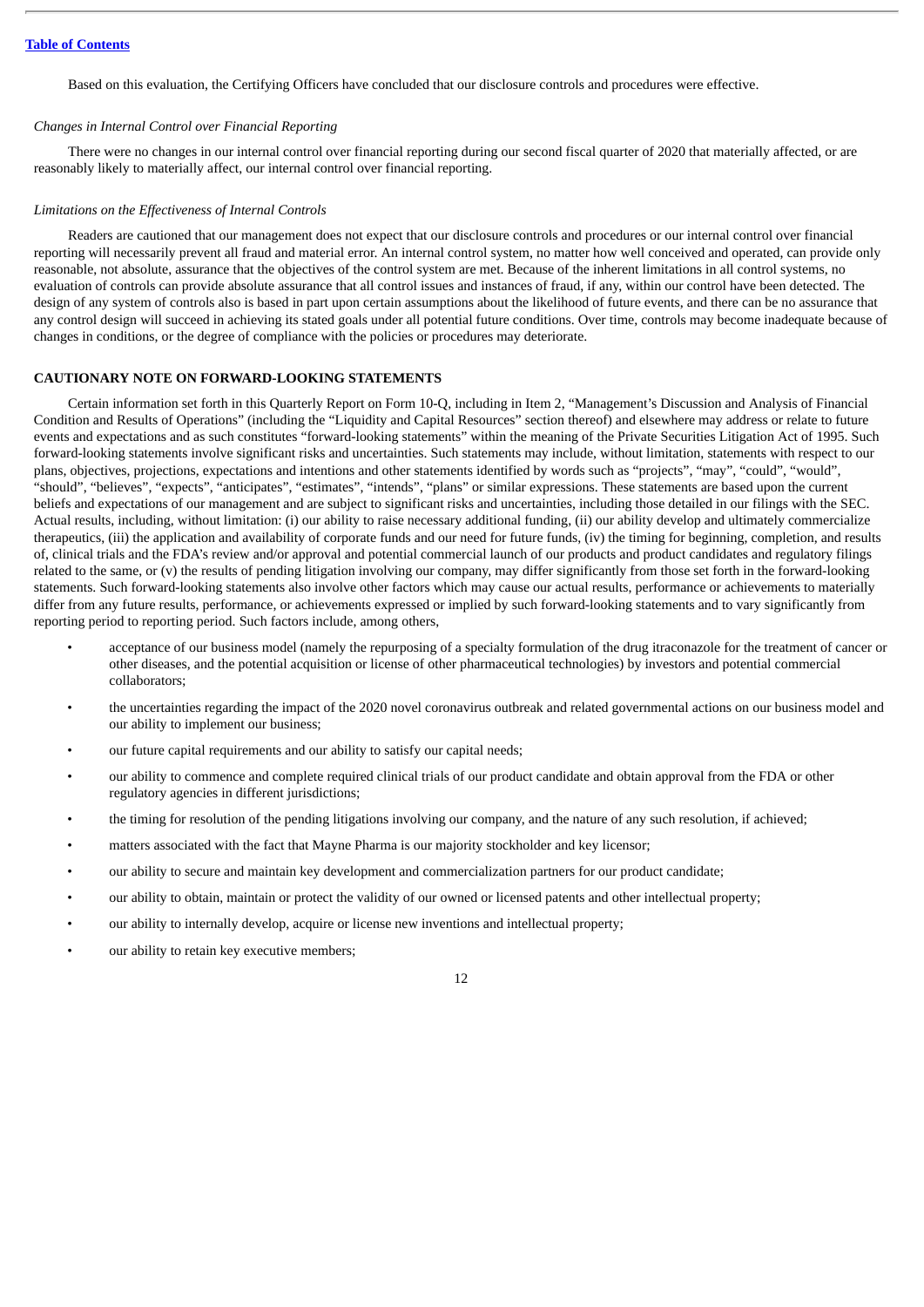## **Table of [Contents](#page-1-0)**

- interpretations of current laws and the passages of future laws, rules and regulations applicable to our business; and
- those risk factors listed under Item 1A of our 2019 Annual Report and other factors detailed from time to time in our other filings with the SEC.

Although management believes that the assumptions made and expectations reflected in the forward-looking statements are reasonable, there is no assurance that the underlying assumptions will, in fact, prove to be correct or that actual future results will not be different from the expectations expressed in this Report. We undertake no obligation to publically update any forward-looking statements, whether as a result of new information, future events or otherwise, except as required by applicable law.

## **PART II. OTHER INFORMATION**

## <span id="page-14-1"></span><span id="page-14-0"></span>**Item 1. Legal Proceedings**

On July 9, 2019, Hedgepath, LLC ("HPLLC"), a significant minority stockholder of ours and an investment vehicle associated with our former Executive Chairman, filed a civil action captioned *Hedgepath, LLC v. Magrab, et al.*, Civil Action Number 2019-0529-JTL, in the Delaware Court of Chancery (the "Action") against our directors and President and Chief Executive Officer, and a former director (collectively the "Individual Defendants"). On September 27, 2019, the Individual Defendants and Mayne Pharma each filed a motion to dismiss the Action.

On December 3, 2019, HPLLC filed the Verified Amended and Supplemental Complaint. In the Complaint in the Action, purportedly brought directly and derivatively on behalf of us, HPLLC alleges claims for breach of fiduciary duty, declaratory judgement, and dilution of stockholder equity, against the Individual Defendants and Mayne Pharma in connection with (i) the previously announced issuance of certain of our equity securities to Mayne Pharma on or about January 8, 2018, (ii) Mayne Pharma's alleged influence over the timing and conduct of the previous clinical trial of SUBA-Itraconazole for the treatment of BCCNS, and (iii) previously announced amendments to the Supply and License Agreement, as amended (presently memorialized at the Third Amended SLA), between us and Mayne Pharma and certain transactions contemplated thereby. The Complaint also alleges claims for breach of fiduciary duty and fraudulent misrepresentation in connection with allegedly false and misleading statements included in our press releases and filings with the SEC. The Complaint seeks unspecified damages, equitable and other relief from the defendants. Legal costs associated directly with the Company as a nominal defendant will be payable by us until certain retention amounts are reached. Such costs are included in general and administrative expenses for the current period and are currently covered by our insurance policy.

On January 10, 2020, the Individual Defendants and Mayne Pharma each filed a motion to dismiss the Complaint. A hearing on those motions was scheduled on March 26, 2020, but was postponed to June 2020 due to the coronavirus outbreak. On June 4, 2020, the Delaware Court of Chancery held a hearing at which the separate motions of the Individual Defendants and Mayne Pharma to dismiss the Complaint were presented. At the conclusion of the hearing, the Court issued an oral ruling in which it denied the motions and declined to dismiss all counts alleged in the Complaint. Accordingly, the Action is anticipated to proceed in the course typical for such litigation.

Additionally, on March 23, 2020, a Stockholder Class Action Complaint was filed in the Delaware Court of Chancery by a stockholder and purported class representative Samuel P. Sears, commencing litigation captioned *Sears v. Magrab et al*., C.A. No. 2020-0215-JTL (the "Class Action"). The Class Action followed a request for, and subsequent provision of, certain books and records of ours pursuant to 8 Del. C. § 220. The defendants named in the Class Action are identical to those named in the Action, with the exception that Inhibitor Therapeutics, Inc. is not a party to the litigation. The Class Action asserts two direct breach of fiduciary duty claims-one against Mayne, the other against the Individual Defendants-and the facts underlying those claims almost entirely mirror those alleged in the Action.

On June 4, 2020, the Delaware Court of Chancery held a hearing at which the separate motions of the Individual Defendants and Mayne Pharma to dismiss the Complaint were presented. At the conclusion of the hearing, the Court issued an oral ruling in which it denied the motions and declined to dismiss all counts alleged in the Complaint. Accordingly, the Action is anticipated to proceed in the course typical for such litigation.

#### <span id="page-14-2"></span>**Item 1A. Risk Factors.**

Not required for smaller reporting companies.

<span id="page-14-3"></span>**Item 2. Unregistered Sales of Equity Securities and Use of Proceeds.**

None.

## <span id="page-14-4"></span>**Item 3. Defaults upon Senior Securities.**

None.

#### <span id="page-14-5"></span>**Item 4. Mine Safety Disclosures.**

Not applicable.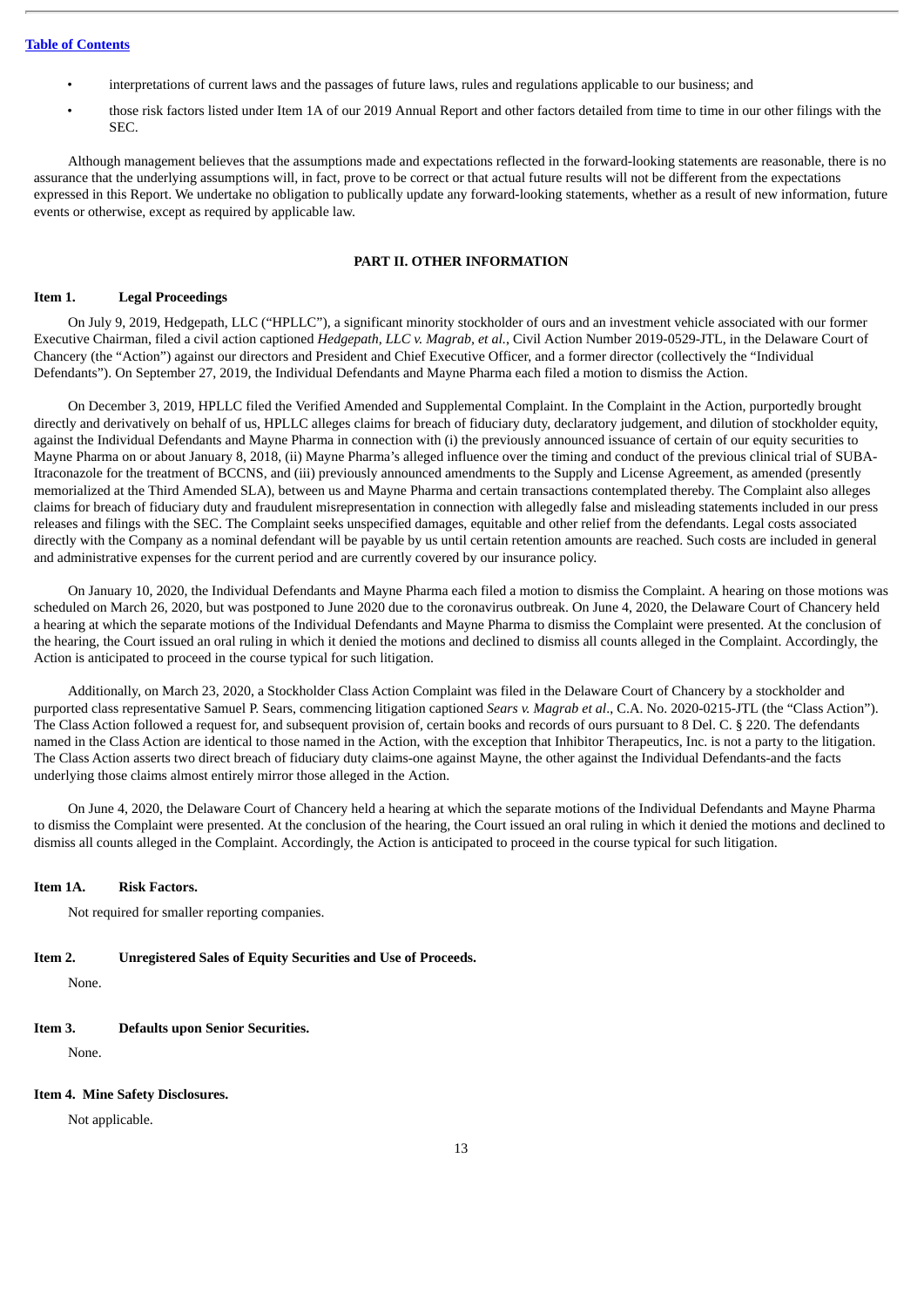## **Table of [Contents](#page-1-0)**

## <span id="page-15-0"></span>**Item 5. Other Information.**

Not applicable.

## <span id="page-15-1"></span>**Item 6. Exhibits. Number Description** 31.1 Certification of Chief Executive Officer Pursuant To [Sarbanes-Oxley](#page-17-0) Section 302 31.2 Certification of Chief Financial Officer Pursuant To [Sarbanes-Oxley](#page-18-0) Section 302 32.1 [Certification](#page-19-0) Pursuant To 18 U.S.C. Section 1350 (\*) 32.2 [Certification](#page-20-0) Pursuant To 18 U.S.C. Section 1350 (\*) 101.ins XBRL Instance Document 101.sch XBRL Taxonomy Extension Schema Document 101.cal XBRL Taxonomy Calculation Linkbase Document 101.def XBRL Taxonomy Definition Linkbase Document

- 101.lab XBRL Taxonomy Label Linkbase Document
- 101.pre XBRL Taxonomy Presentation Linkbase Document
- \* A signed original of this written statement required by Section 906 has been provided to the Company and will be retained by the Company and furnished to the Securities and Exchange Commission or its staff upon request.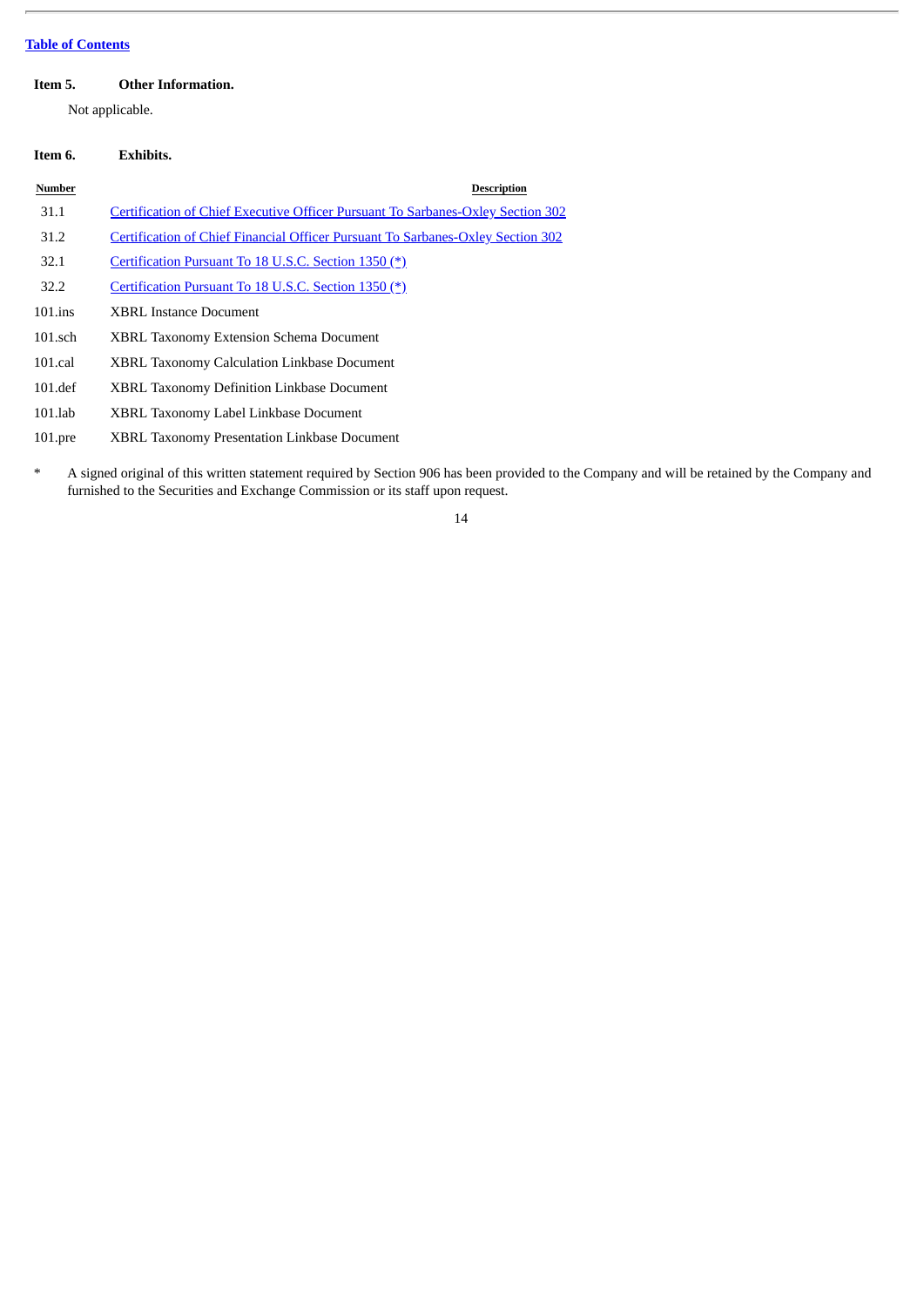## **SIGNATURES**

<span id="page-16-0"></span>Pursuant to the requirements of the Exchange Act, the registrant has duly caused this report to be signed on its behalf by the undersigned, thereunto duly authorized.

Date: November 16, 2020 By: /s/ Nicholas J. Virca

INHIBITOR THERAPEUTICS, INC.

Nicholas J. Virca President and Chief Executive Officer (Principal Executive Officer)

Date: November 16, 2020 By: /s/ Garrison J. Hasara Garrison J. Hasara, CPA Chief Financial Officer and Treasurer (Principal Financial Officer)

S-1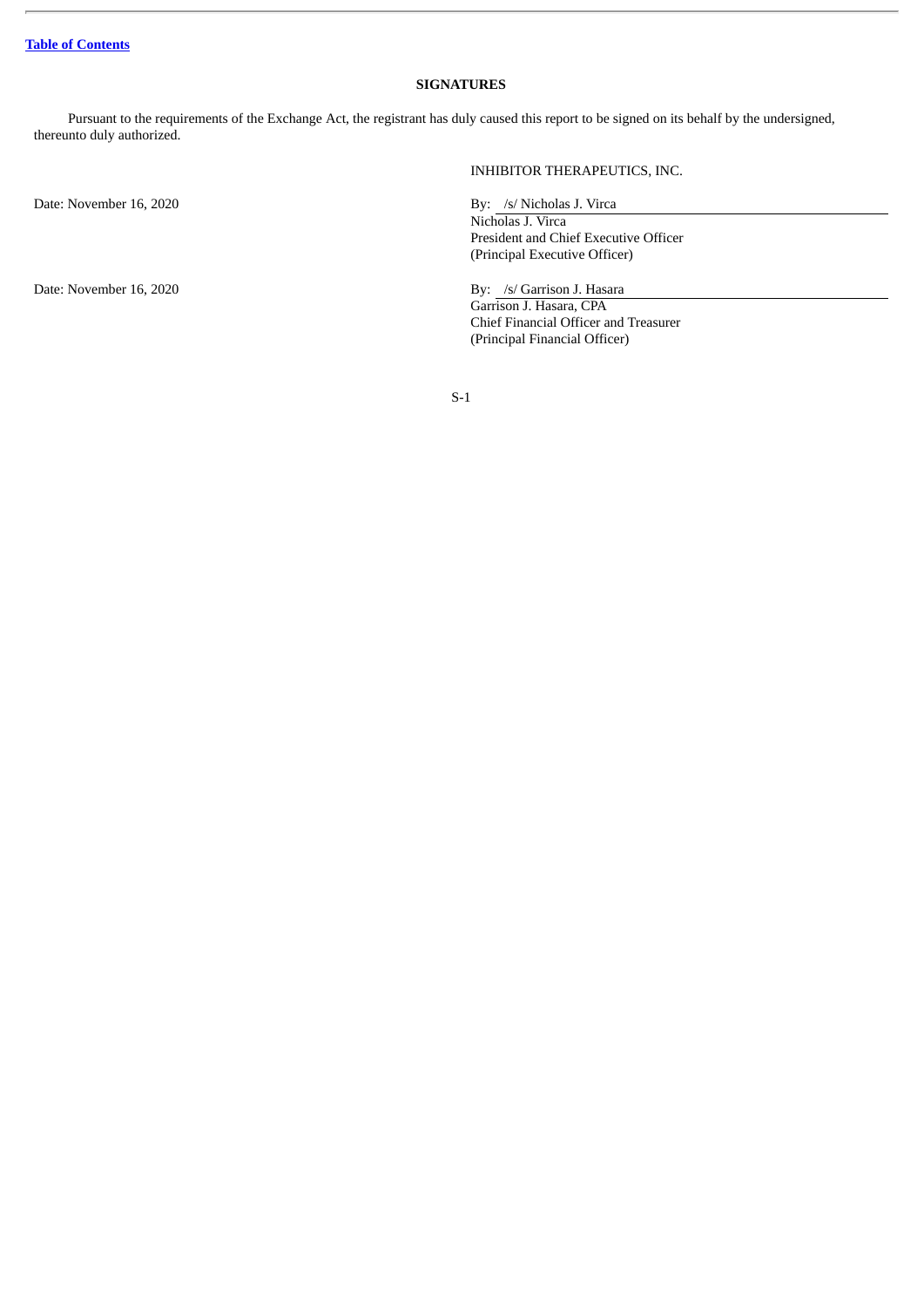## **Certification of Chief Executive Officer Pursuant to Rule 13a-14(a)**

#### <span id="page-17-0"></span>I, Nicholas J. Virca, certify that:

1. I have reviewed this Quarterly Report on Form 10-Q of Inhibitor Therapeutics, Inc.;

2. Based on my knowledge, this report does not contain any untrue statement of a material fact or omit to state a material fact necessary to make the statements made, in light of the circumstances under which such statements were made, not misleading with respect to the period covered by this report;

3. Based on my knowledge, the financial statements, and other financial information included in this report, fairly present in all material respects the financial condition, results of operations and cash flows of the registrant as of, and for, the periods presented in this report;

4. The registrant's other certifying officer and I are responsible for establishing and maintaining disclosure controls and procedures (as defined in Exchange Act Rules 13a-15(e) and 15d-15(e)) and internal control over financial reporting (as defined in Exchange Act Rules 13a-15(f) and 15d-15(f)) for the registrant and have:

(a) Designed such disclosure controls and procedures, or caused such disclosure controls and procedures to be designed under our supervision, to ensure that material information relating to the registrant, including its consolidated subsidiaries as applicable, is made known to us by others within those entities, particularly during the period in which this report is being prepared;

(b) Designed such internal control over financial reporting, or caused such internal control over financial reporting to be designed under our supervision, to provide reasonable assurance regarding the reliability of financial reporting and the preparation of financial statements for external purposes in accordance with generally accepted accounting principles;

(c) Evaluated the effectiveness of the registrant's disclosure controls and procedures and presented in this report our conclusions about the effectiveness of the disclosure controls and procedures, as of the end of the period covered by this report based on such evaluation; and

(d) Disclosed in this report any change in the registrant's internal control over financial reporting that occurred during the registrant's most recent fiscal quarter (the registrant's fourth fiscal quarter in the case of an annual report) that has materially affected, or is reasonably likely to materially affect, the registrant's internal control over financial reporting; and

5. The registrant's other certifying officer and I have disclosed, based on our most recent evaluation of internal control over financial reporting, to the registrant's auditors and the audit committee of the registrant's board of directors (or persons performing the equivalent functions):

(a) All significant deficiencies and material weaknesses in the design or operation of internal control over financial reporting which are reasonably likely to adversely affect the registrant's ability to record, process, summarize and report financial information; and

(b) Any fraud, whether or not material, that involves management or other employees who have a significant role in the registrant's internal control over financial reporting.

Date: November 16, 2020

/s/ Nicholas J. Virca Nicholas J. Virca President and Chief Executive Officer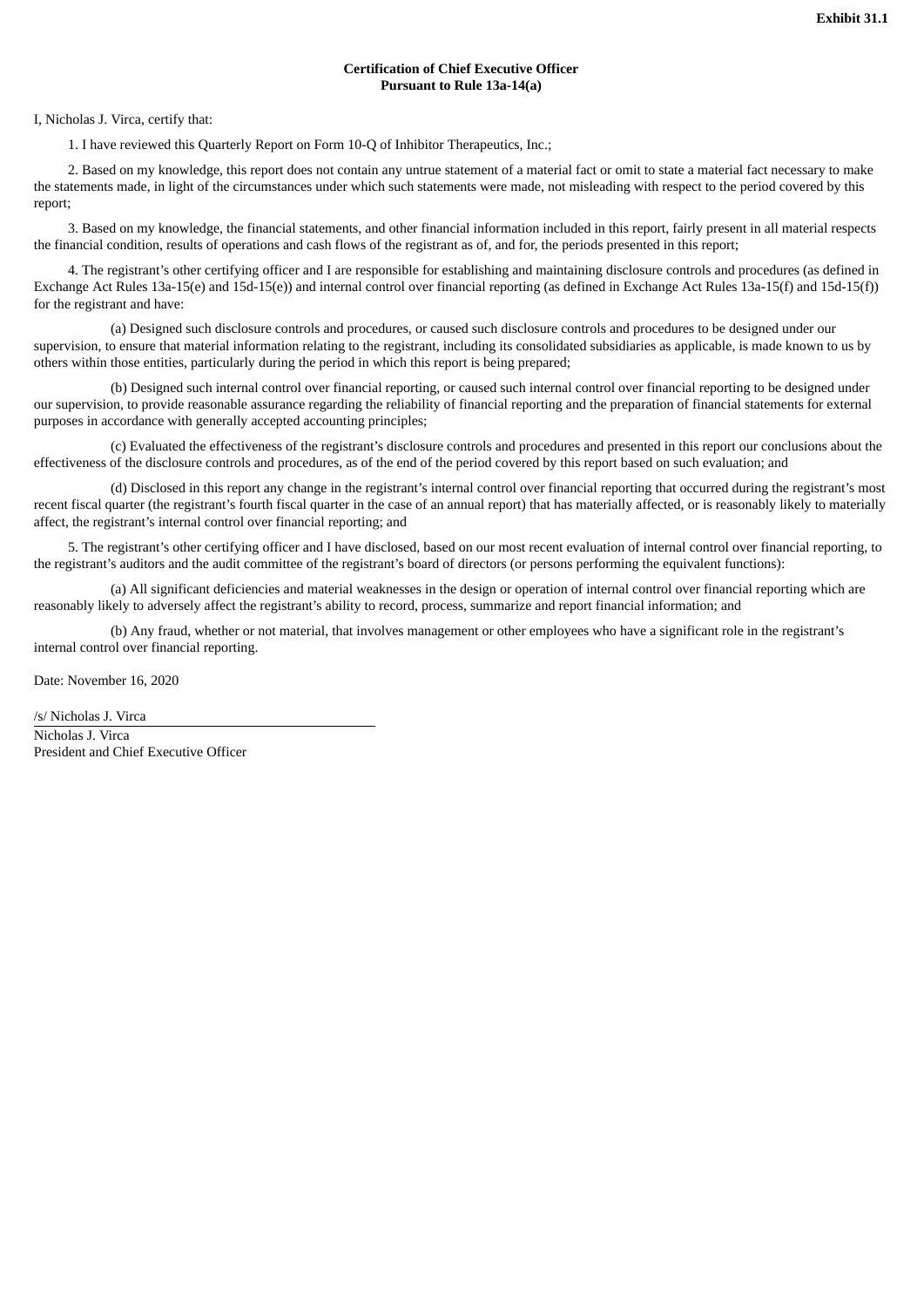## **Certification of Chief Financial Officer Pursuant to Rule 13a-14(a)**

<span id="page-18-0"></span>I, Garrison J. Hasara, certify that:

1. I have reviewed this Quarterly Report on Form 10-Q of Inhibitor Therapeutics, Inc.;

2. Based on my knowledge, this report does not contain any untrue statement of a material fact or omit to state a material fact necessary to make the statements made, in light of the circumstances under which such statements were made, not misleading with respect to the period covered by this report;

3. Based on my knowledge, the financial statements, and other financial information included in this report, fairly present in all material respects the financial condition, results of operations and cash flows of the registrant as of, and for, the periods presented in this report;

4. The registrant's other certifying officer and I are responsible for establishing and maintaining disclosure controls and procedures (as defined in Exchange Act Rules 13a-15(e) and 15d-15(e)) and internal control over financial reporting (as defined in Exchange Act Rules 13a-15(f) and 15d-15(f)) for the registrant and have:

(a) Designed such disclosure controls and procedures, or caused such disclosure controls and procedures to be designed under our supervision, to ensure that material information relating to the registrant, including its consolidated subsidiaries as applicable, is made known to us by others within those entities, particularly during the period in which this report is being prepared;

(b) Designed such internal control over financial reporting, or caused such internal control over financial reporting to be designed under our supervision, to provide reasonable assurance regarding the reliability of financial reporting and the preparation of financial statements for external purposes in accordance with generally accepted accounting principles;

(c) Evaluated the effectiveness of the registrant's disclosure controls and procedures and presented in this report our conclusions about the effectiveness of the disclosure controls and procedures, as of the end of the period covered by this report based on such evaluation; and

(d) Disclosed in this report any change in the registrant's internal control over financial reporting that occurred during the registrant's most recent fiscal quarter (the registrant's fourth fiscal quarter in the case of an annual report) that has materially affected, or is reasonably likely to materially affect, the registrant's internal control over financial reporting; and

5. The registrant's other certifying officer and I have disclosed, based on our most recent evaluation of internal control over financial reporting, to the registrant's auditors and the audit committee of the registrant's board of directors (or persons performing the equivalent functions):

(a) All significant deficiencies and material weaknesses in the design or operation of internal control over financial reporting which are reasonably likely to adversely affect the registrant's ability to record, process, summarize and report financial information; and

(b) Any fraud, whether or not material, that involves management or other employees who have a significant role in the registrant's internal control over financial reporting.

Date: November 16, 2020

/s/ Garrison J. Hasara Garrison J. Hasara Chief Financial Officer and Treasurer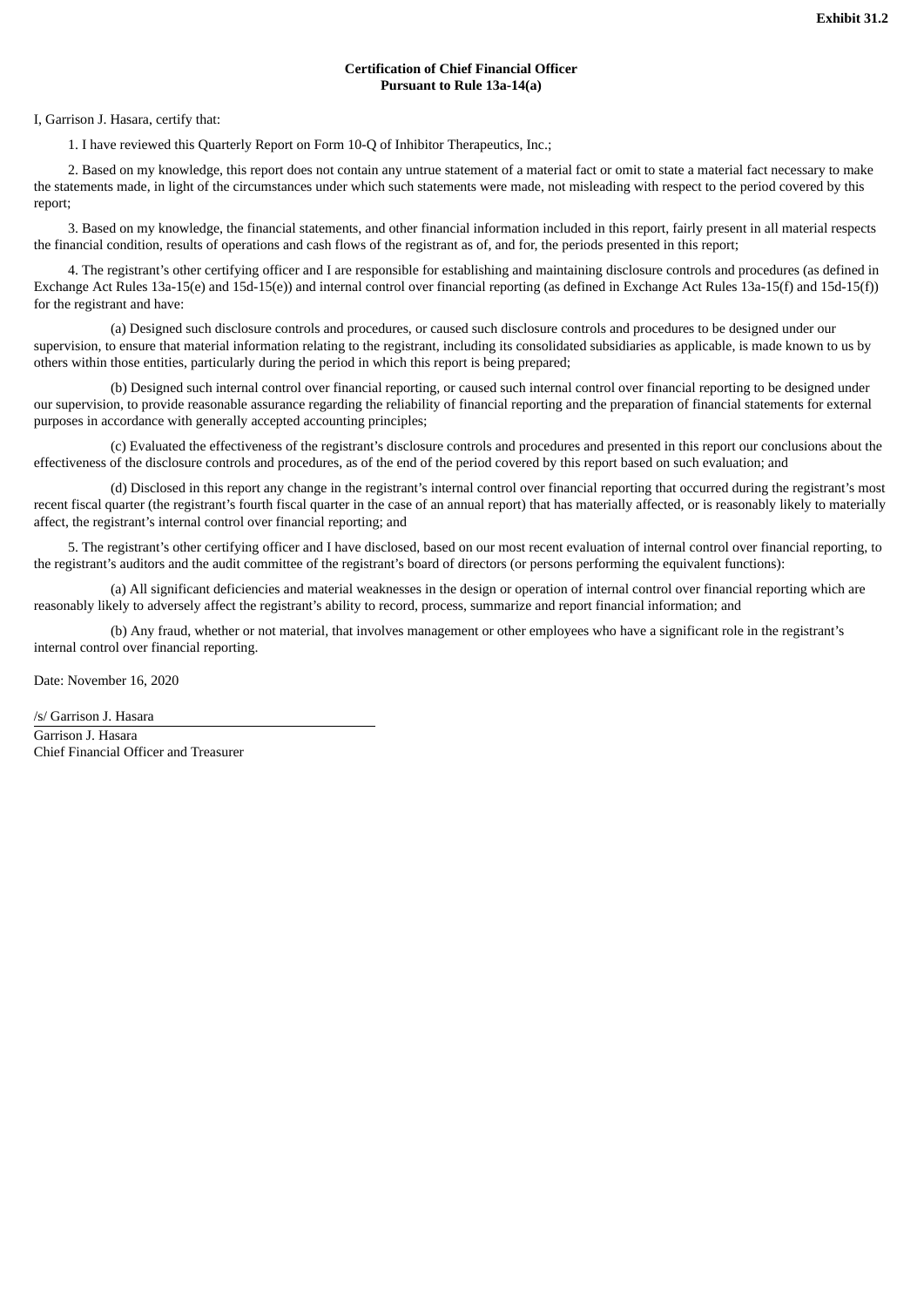## **INHIBITOR THERAPEUTICS, INC.**

## **CERTIFICATION PURSUANT TO 18 U.S.C. SECTION 1350, AS ADOPTED PURSUANT TO SECTION 906 OF THE SARBANES-OXLEY ACT OF 2002**

<span id="page-19-0"></span>In connection with the Quarterly Report of Inhibitor Therapeutics, Inc. (the "Company") on Form 10-Q for the period ending September 30, 2020, as filed with the Securities and Exchange Commission on the date hereof (the "Report"), I, Nicholas J. Virca, President and Chief Executive Officer of the Company, certify, pursuant to 18 U.S.C. ss.1350, as adopted pursuant to Section 906 of the Sarbanes-Oxley Act of 2002, that to my knowledge:

(1) The Report fully complies with the requirements of section 13(a) or 15(d) of the Securities Exchange Act of 1934; and

(2) The information contained in the Report fairly presents, in all material respects, the financial condition and result of operations of the Company.

/s/ Nicholas J. Virca

Nicholas J. Virca President and Chief Executive Officer November 16, 2020